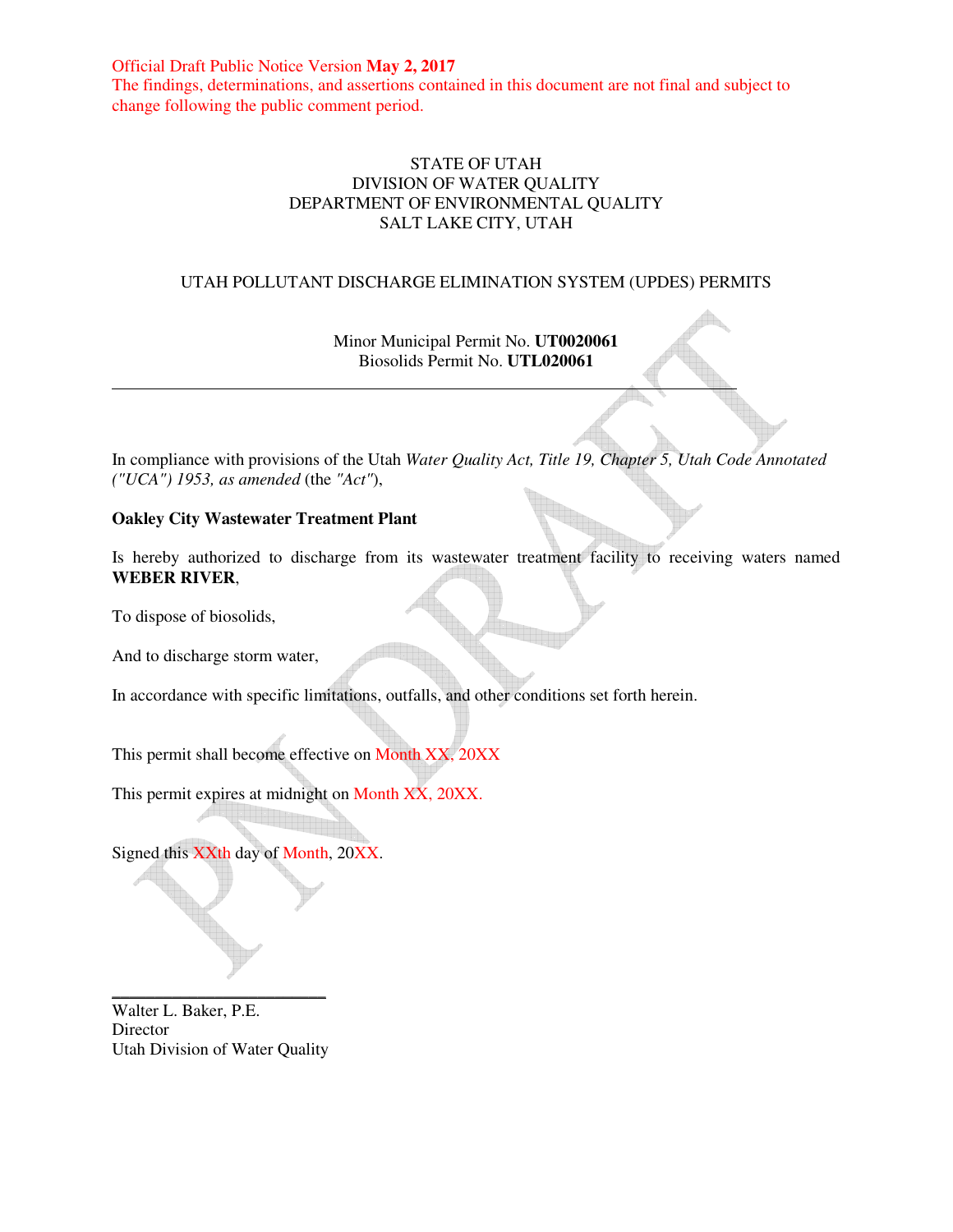| Outline                                                      | Page Number |
|--------------------------------------------------------------|-------------|
|                                                              |             |
|                                                              |             |
|                                                              |             |
|                                                              |             |
|                                                              |             |
|                                                              |             |
|                                                              |             |
|                                                              |             |
|                                                              |             |
|                                                              |             |
|                                                              |             |
|                                                              |             |
|                                                              |             |
|                                                              |             |
|                                                              |             |
| IV. MONITORING, RECORDING & GENERAL REPORTING REQUIREMENTS21 |             |
|                                                              |             |
|                                                              |             |
|                                                              |             |
|                                                              |             |
|                                                              |             |
|                                                              |             |
|                                                              |             |
|                                                              |             |
|                                                              |             |
|                                                              |             |
|                                                              |             |
|                                                              |             |
|                                                              |             |
|                                                              |             |
|                                                              |             |
|                                                              |             |
|                                                              |             |
|                                                              |             |
| H. Upset Conditions                                          | 26          |
|                                                              |             |
|                                                              |             |
|                                                              |             |
|                                                              |             |
|                                                              |             |
|                                                              |             |
|                                                              |             |
|                                                              |             |
|                                                              |             |
|                                                              |             |
|                                                              |             |
|                                                              |             |
|                                                              |             |
|                                                              |             |
|                                                              |             |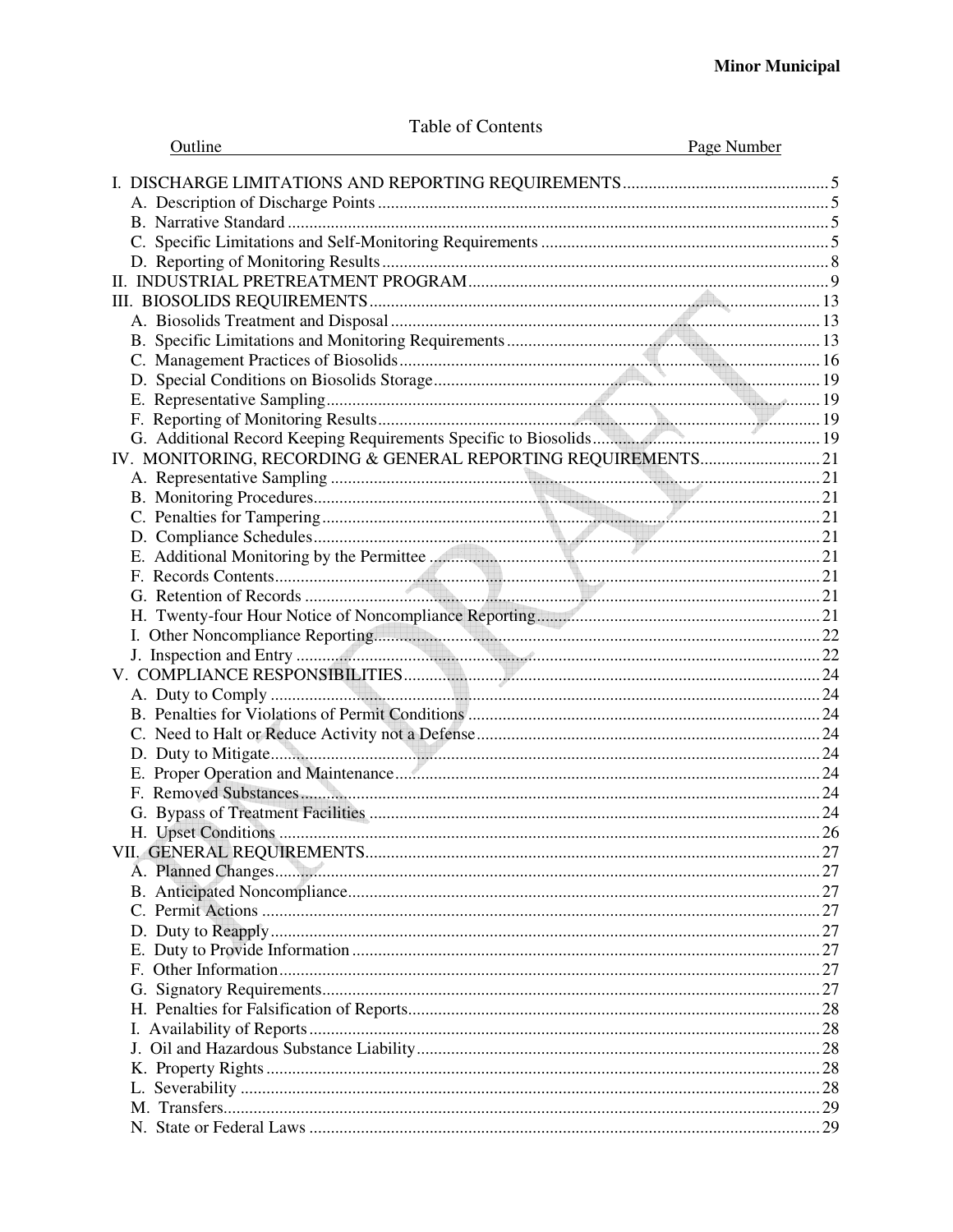# **Minor Municipal**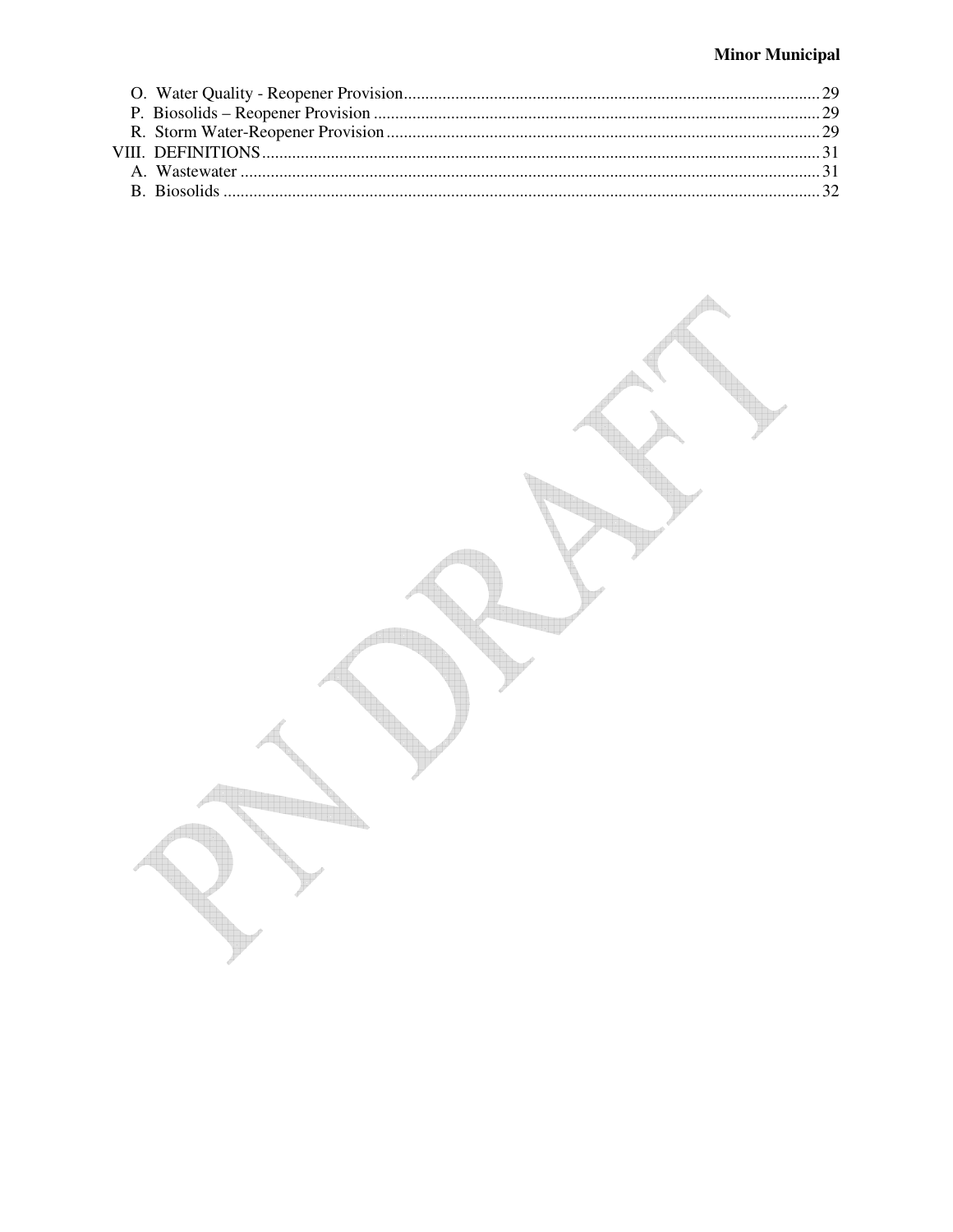#### I. DISCHARGE LIMITATIONS AND REPORTING REQUIREMENTS

A. Description of Discharge Points. The authorization to discharge wastewater provided under this part is limited to those outfalls specifically designated below as discharge locations. Discharges at any location not authorized under a UPDES permit are violations of the *Act* and may be subject to penalties under the *Act*. Knowingly discharging from an unauthorized location or failing to report an unauthorized discharge may be subject to criminal penalties as provided under the *Act*.

Outfall Number Location of Discharge Outfall 002 Located at latitude 40°42'34" and longitude 111°17'59". 50 feet directly east of the treatment facility on Millrace Road (1000 W).

- B. Narrative Standard. It shall be unlawful, and a violation of this permit, for the permittee to discharge or place any waste or other substance in such a way as will be or may become offensive such as unnatural deposits, floating debris, oil, scum, or other nuisances such as color, odor or taste, or cause conditions which produce undesirable aquatic life or which produce objectionable tastes in edible aquatic organisms; or result in concentrations or combinations of substances which produce undesirable physiological responses in desirable resident fish, or other desirable aquatic life, or undesirable human health effects, as determined by a bioassay or other tests performed in accordance with standard procedures.
- C. Specific Limitations and Self-Monitoring Requirements.
	- 1.
- a. Effective immediately and lasting the duration of this permit, the permittee is authorized to discharge from Outfall 002. Such discharges shall be limited and monitored by the permittee as specified below: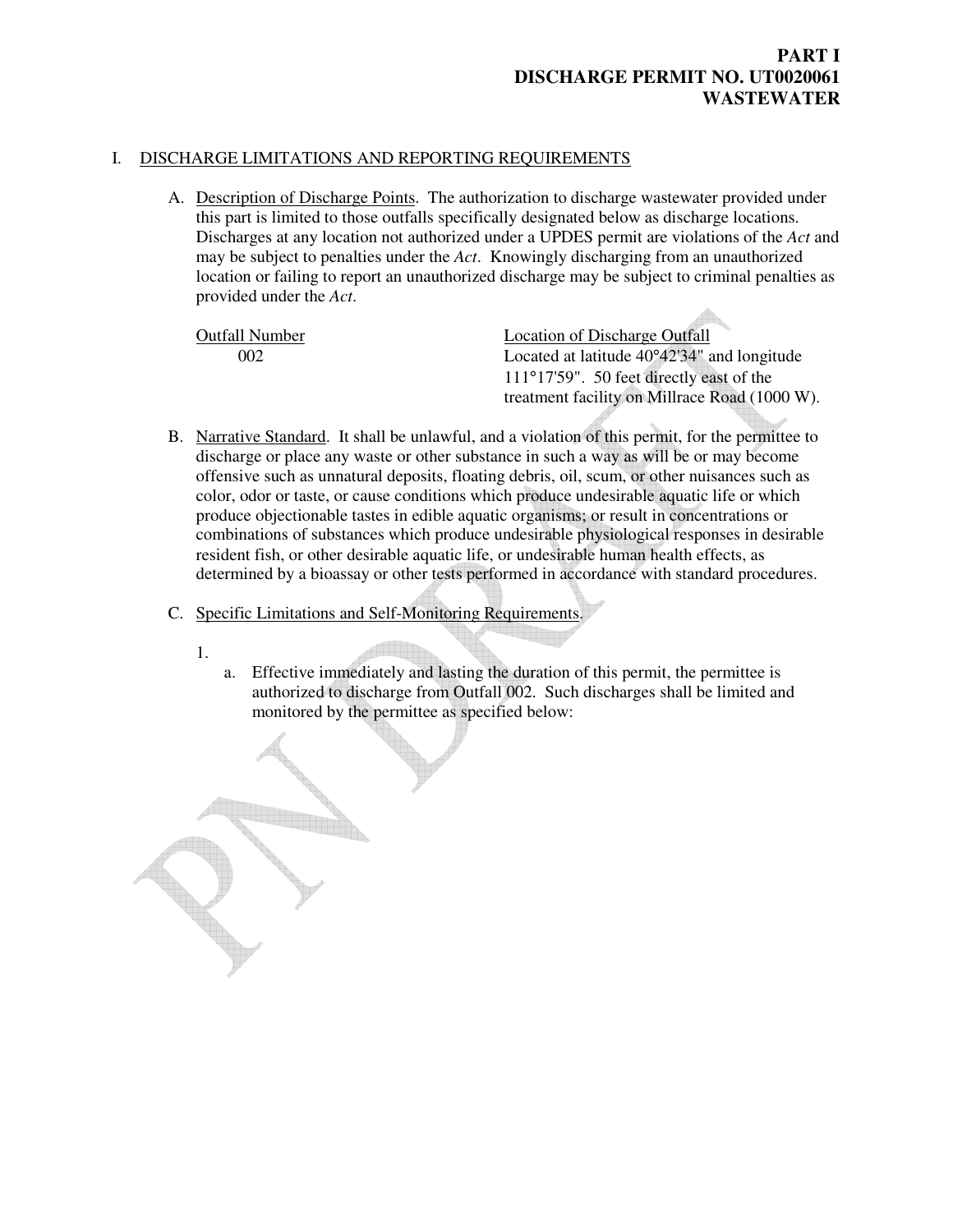|                                                               | Effluent Limitations *a   |                          |                   |                  |                  |                |
|---------------------------------------------------------------|---------------------------|--------------------------|-------------------|------------------|------------------|----------------|
| Parameter                                                     | Maximum<br>Monthly<br>Avg | Maximum<br>Weekly<br>Avg | Yearly<br>Average | Daily<br>Minimum | Daily<br>Maximum | Load<br>limit  |
| <b>Total Flow</b>                                             | 0.25                      |                          |                   |                  |                  |                |
| $BOD5$ , mg/L                                                 | 25                        | 35                       |                   |                  |                  |                |
| BOD <sub>5</sub> Min. % Removal                               | 85                        |                          |                   |                  |                  |                |
| TSS, mg/L                                                     | 25                        | 35                       |                   |                  |                  |                |
| TSS Min. % Removal                                            | 85                        |                          |                   |                  |                  |                |
| Dissolved Oxygen,<br>mg/L                                     |                           |                          |                   | 5.0              |                  |                |
| E. coli, No./100mL                                            | 126                       | 157                      |                   |                  |                  |                |
| Total Phosphorous, (kg)<br>Summer: April-Sept<br>Annual limit |                           |                          |                   |                  |                  | 173<br>346     |
| Total Nitrogen, (kg)<br>Summer: April-Sept<br>Annual limit    |                           |                          |                   |                  |                  | 1,732<br>3,464 |
| Oil & Grease, mg/L                                            |                           |                          |                   |                  | 10.0             |                |
| pH, Standard Units                                            |                           | --                       |                   | 6.5              | 9                |                |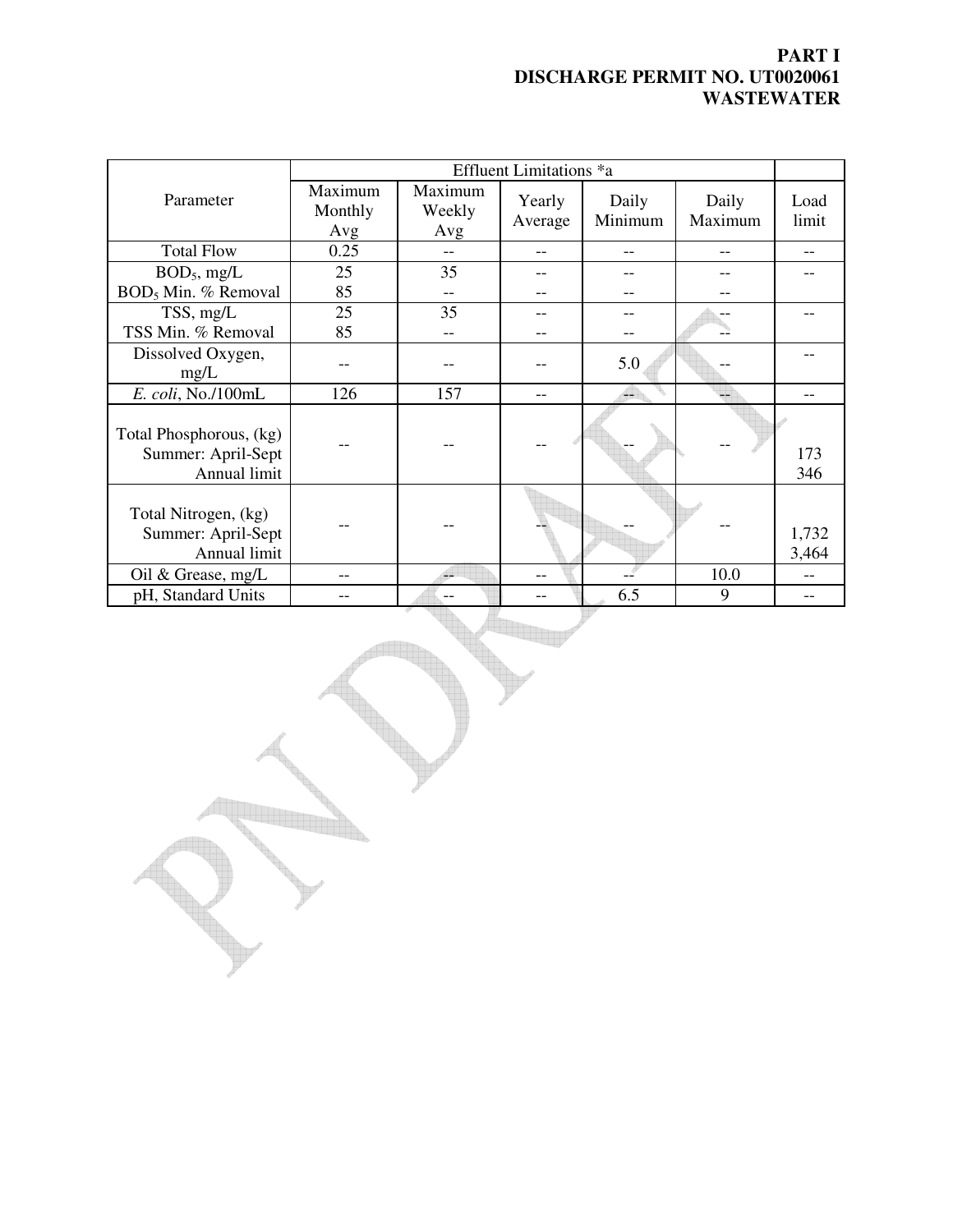| Self-Monitoring and Reporting Requirements *a |                          |             |             |
|-----------------------------------------------|--------------------------|-------------|-------------|
| Parameter                                     | Frequency                | Sample Type | Units       |
| Total Flow *b, *c                             | Continuous               | Recorder    | <b>MGD</b>  |
| BOD <sub>5</sub> , Influent *d                | Monthly                  | Composite   | mg/L        |
| Effluent                                      | Monthly                  | Composite   | mg/L        |
| TSS, Influent *d                              | Monthly                  | Composite   | mg/L        |
| Effluent                                      | Monthly                  | Composite   | mg/L        |
| E. coli                                       | Monthly                  | Grab        | No./100mL   |
| pH                                            | Monthly                  | Grab        | SU          |
| Total Ammonia (as N)                          | Monthly                  | Composite   | mg/L        |
| D <sub>O</sub>                                | Monthly                  | Grab        | mg/L        |
| Oil & Grease *f                               | When Sheen Observed      | Grab        | mg/L        |
| Orthophosphate, (as P)                        |                          |             |             |
| Effluent                                      | Monthly                  | Composite   | mg/L        |
| Phosphorus, Total                             |                          |             |             |
| Influent                                      | Monthly                  | Composite   | mg/L        |
| Effluent                                      | Monthly                  | Composite   | mg/L, kg    |
| Total Kjeldahl Nitrogen,                      |                          |             |             |
| TKN (as N)                                    |                          |             |             |
| Influent                                      | Monthly                  | Composite   | mg/L        |
| Effluent                                      | Monthly                  | Composite   | mg/L        |
| Nitrate, NO3                                  | Monthly                  | Composite   | mg/L        |
| Nitrite, NO <sub>2</sub>                      | Monthly                  | Composite   | mg/L        |
| Nitrogen, Total                               | Monthly                  | Composite   | $mg/L$ , kg |
| Temperature, mg/L                             | Monthly                  | Composite   | mg/L        |
| WET, Acute Biomonitoring                      | Once, within 6 months of |             |             |
| $*h *i$                                       | permit issuance.         | Composite   |             |
|                                               | Once, within 6 months of |             |             |
| Metals *i,*h                                  | permit issuance.         | Composite   | mg/L        |
|                                               |                          |             |             |
|                                               |                          |             |             |
|                                               |                          |             |             |
|                                               |                          |             |             |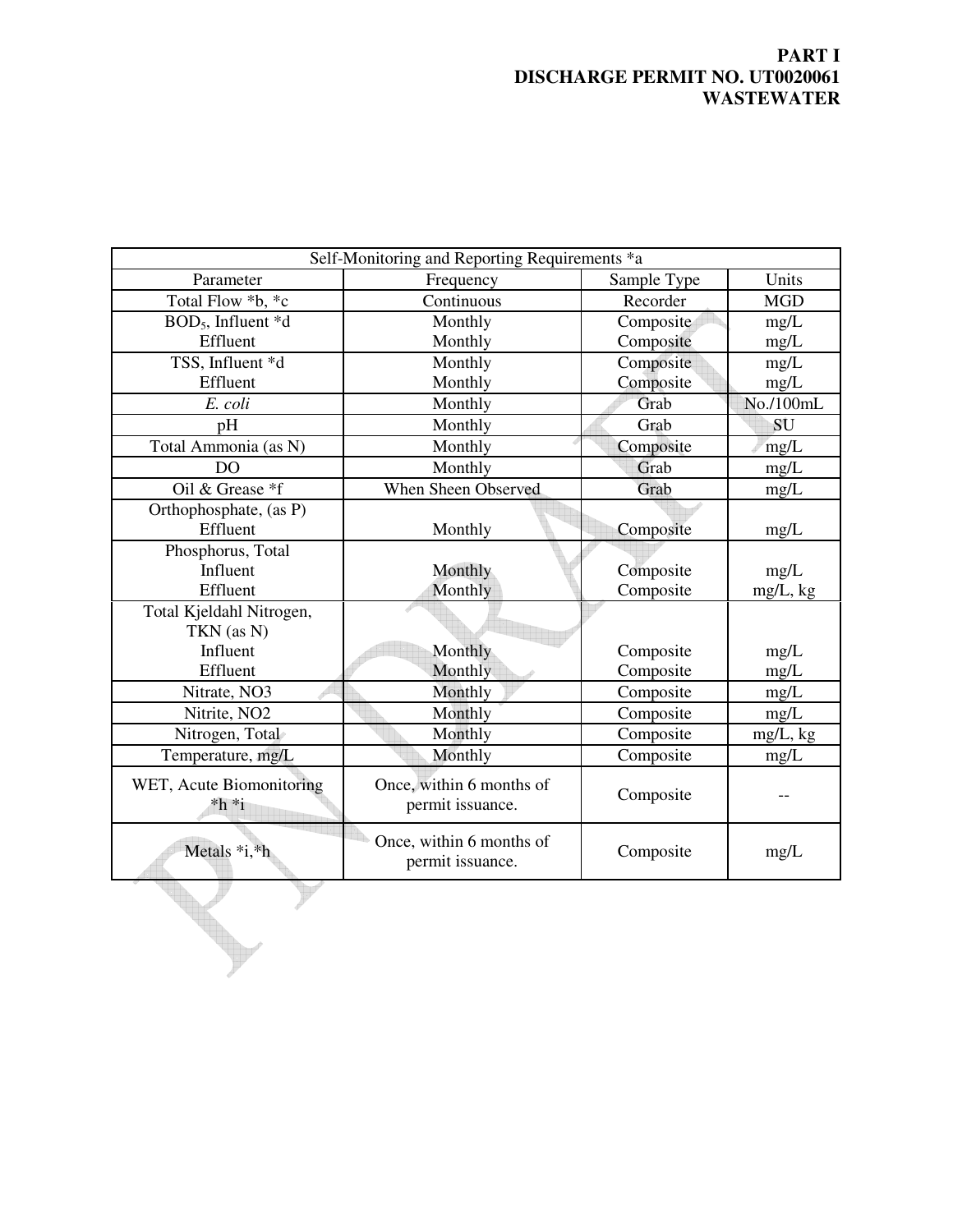- \*a See Definitions, *Part VII*, for definition of terms.
- \*b Flow measurements of influent/effluent volume shall be made in such a manner that the permittee can affirmatively demonstrate that representative values are being obtained.
- \*c If the rate of discharge is controlled, the rate and duration of discharge shall be reported.
- \*d In addition to monitoring the final discharge, influent samples shall be taken and analyzed for this constituent at the same frequency as required for this constituent in the discharge.
- \*f Oil & Grease sampled when sheen is present or visible. If no sheen is present or visible, report NA.
- \*h An acute Ceriodaphnia and flathead minnow WET test shall be conducted once during this permit cycle. This must be completed within 6 month of permit effective date.
- \*i Metals analysis have not previously been required for this facility. One metals analysis is required with this permit renewal, which shall be conducted in conjunction with the Acute WET tests to be conducted within the first 6 month of the permit effective date. Metals to be analyzed include Selenium, Mercury, Lead, Copper, Chromium, Arsenic and Zinc.
	- D. Reporting of Monitoring Results.

 $\overline{a}$ 

1. Reporting of Wastewater Monitoring Results Monitoring results obtained during the previous month shall be summarized for each month and reported on a Discharge Monitoring Report Form (EPA No. 3320-1)<sup>\*</sup> or by NetDMR, post-marked or entered into NetDMR no later than the  $28<sup>th</sup>$  day of the month following the completed reporting period. The first report is due on Month 28, 20--. If no discharge occurs during the reporting period, "no discharge" shall be reported. Legible copies of these, and all other reports including whole effluent toxicity (WET) test reports required herein, shall be signed and certified in accordance with the requirements of *Signatory Requirements (see*  Part VII.G), and submitted by NetDMR, or to the Division of Water Quality at the following address:

> Department of Environmental Quality Division of Water Quality PO Box 144870 Salt Lake City, Utah 84114-4870

<sup>\*</sup> Starting January 1, 2017 monitoring results must be submitted using NetDMR unless the permittee has successfully petitioned for an exception.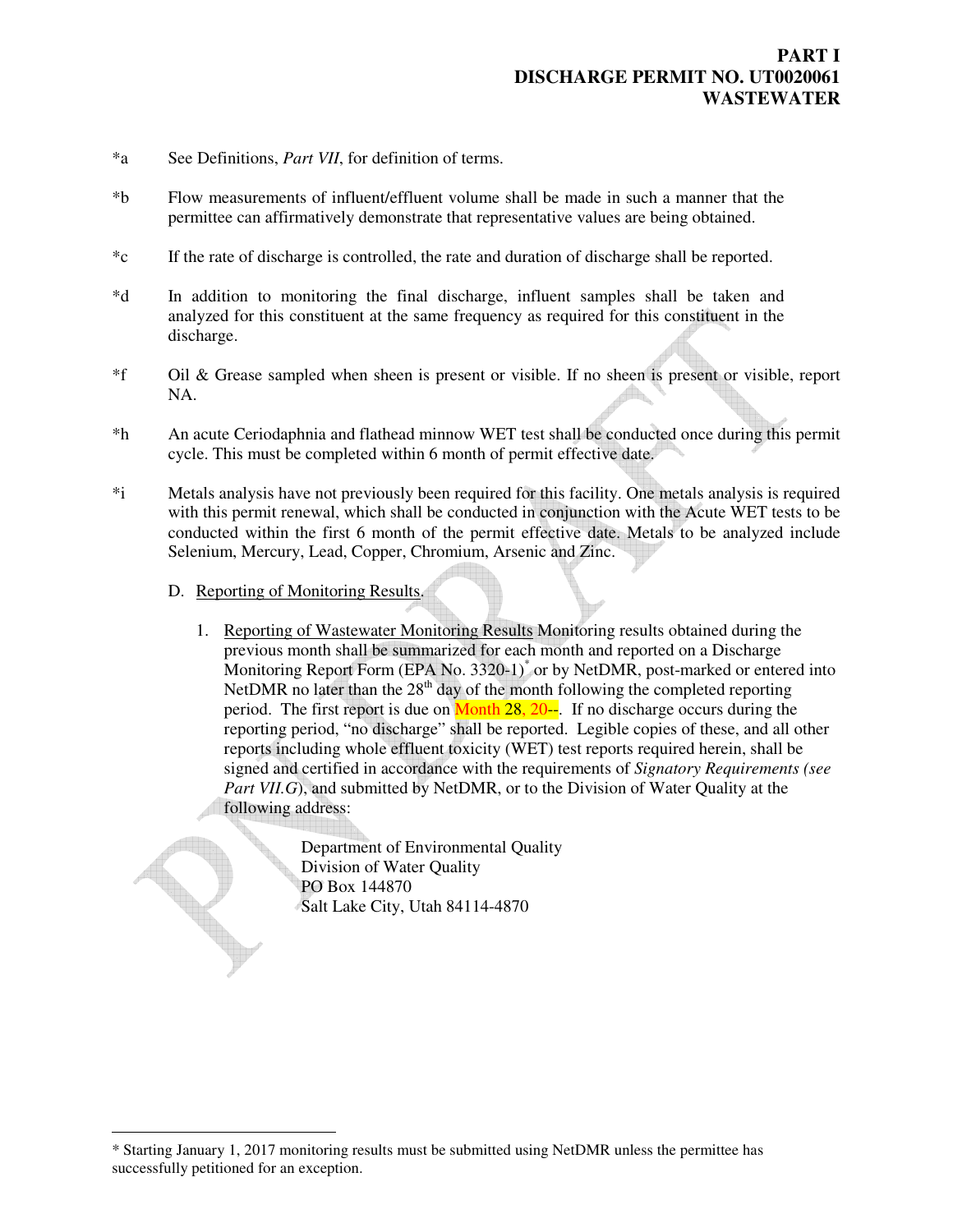#### II. INDUSTRIAL PRETREATMENT PROGRAM

#### A. Definitions.

For this section, of the permit, the following definitions shall apply:

- 1. Indirect Discharge means the introduction of pollutants into a POTW from any nondomestic source regulated under section 307 (b), (c) or (d) of the Act.
- 2. Local Limit is defined as a limit designed to prevent pass through and/or interference. And is developed in accordance with 40 CFR 403.5(c).
- 3. Significant industrial user (SIU) is defined as an industrial user discharging to a publiclyowned treatment works (POTW) that satisfies any of the following:
	- a. Has a process wastewater flow of 25,000 gallons or more per average work day;
	- b. Has a flow greater than five percent of the flow carried by the municipal system receiving the waste;
	- c. Is subject to Categorical Pretreatment Standards, or
	- d. Has a reasonable potential for adversely affecting the POTW's operation or for violating any pretreatment standard or requirement.
- 4. User or Industrial User means a source of Indirect Discharge
- B. Self-Monitoring and Reporting Requirements.

Because the design capacity of this municipal wastewater treatment facility is less than 5 MGD, the permittee will not be required to develop a State-approved industrial pretreatment program at this time. However, in order to determine if development of an industrial pretreatment program is warranted, the permittee shall conduct an **industrial waste survey**, as described in *Part II.C.*, and submit it to the Division of Water Quality within **sixty (60) calendar days** of the effective date of this permit

C. Industrial Wastes.

- 1. The "Industrial Waste Survey" as required by *Part II.B.* consists of;
	- a. Identifying each industrial user (IU) and determining if the IU is a signification industrial user (SIU),
	- b. Determination of the qualitative and quantitative characteristics of each discharge, and
	- c. Appropriate production data.
- 2. The IWS must be maintained and updated with IU information as necessary, to ensure that all IUs are properly permitted and/or controlled at all times. Updates must be submitted to the Director sixty (60) days following a change to the IWS.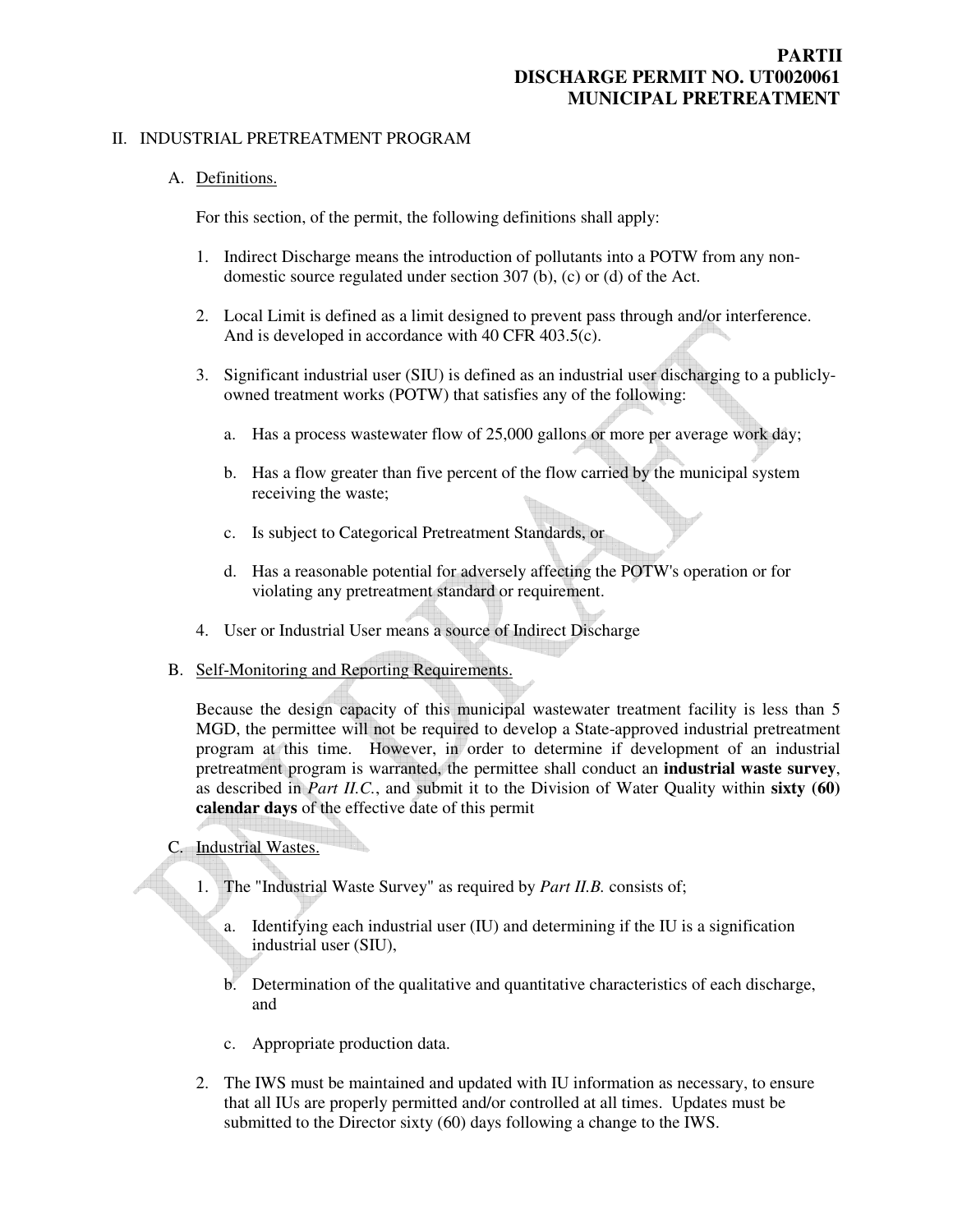### **PARTII DISCHARGE PERMIT NO. UT0020061 MUNICIPAL PRETREATMENT**

- *3.* Evaluate all significant industrial users at least once every two years to determine if they need to develop a slug prevention plan. If a slug prevention plan is required, the permittee shall notify the Director.
- 4. Notify all significant industrial users of their obligation to comply with applicable requirements under *Subtitles C and D* of the *Resource* Conservation and Recovery Act (RCRA).
- 5. The permittee must notify the Director of any new introductions by new or existing SIUs or any substantial change in pollutants from any major industrial source. Such notice must contain the information described in 1. in this section, and be forwarded no later than sixty (60) days following the introduction or change.
- D. General and Specific Prohibitions.

The general prohibitions and the specific prohibitions apply to each User introducing pollutants into a POTW whether or not the User is subject to other Pretreatment Standards or any national, State or local Pretreatment Requirements.

- 1. General prohibition Standards A User may not introduce into a POTW any pollutant(s) which cause Pass Through or Interference, *UAC R317-8-8.5 (1)*.
- 2. Specific Prohibited Standards Developed pursuant to *Section 307* of *The Water Quality Act of 1987and UAC R317-8-8.5 (3)* requires that under no circumstances shall the permittee allow introduction of the following pollutants into the waste treatment system from any User:
	- a. Pollutants which create a fire or explosion hazard in the publicly owned treatment works (POTW), including, but not limited to, wastestreams with a closed cup flashpoint of less than  $140^{\circ}F(60^{\circ}C)$ ;
	- b. Pollutants, which will cause corrosive structural damage to the POTW, but in no case, discharges with a pH lower than 5.0;
	- c. Solid or viscous pollutants in amounts which will cause obstruction to the flow in the POTW resulting in interference;
	- d. Any pollutant, including oxygen demanding pollutants (BOD, etc.) released in a discharge at such volume or strength as to cause interference in the POTW;
	- e. Heat in amounts, which will inhibit biological activity in the POTW, resulting in interference, but in no case, heat in such quantities that the influent to the sewage treatment works exceeds 104˚F (40˚C);
	- f. Petroleum oil, nonbiodegradable cutting oil, or products of mineral oil origin in amounts that will cause interference or pass through;
	- g. Pollutants which result in the presence of toxic gases, vapor, or fumes within the POTW in a quantity that may cause worker health or safety problems; or,
	- h. Any trucked or hauled pollutants, except at discharge points designated by the POTW.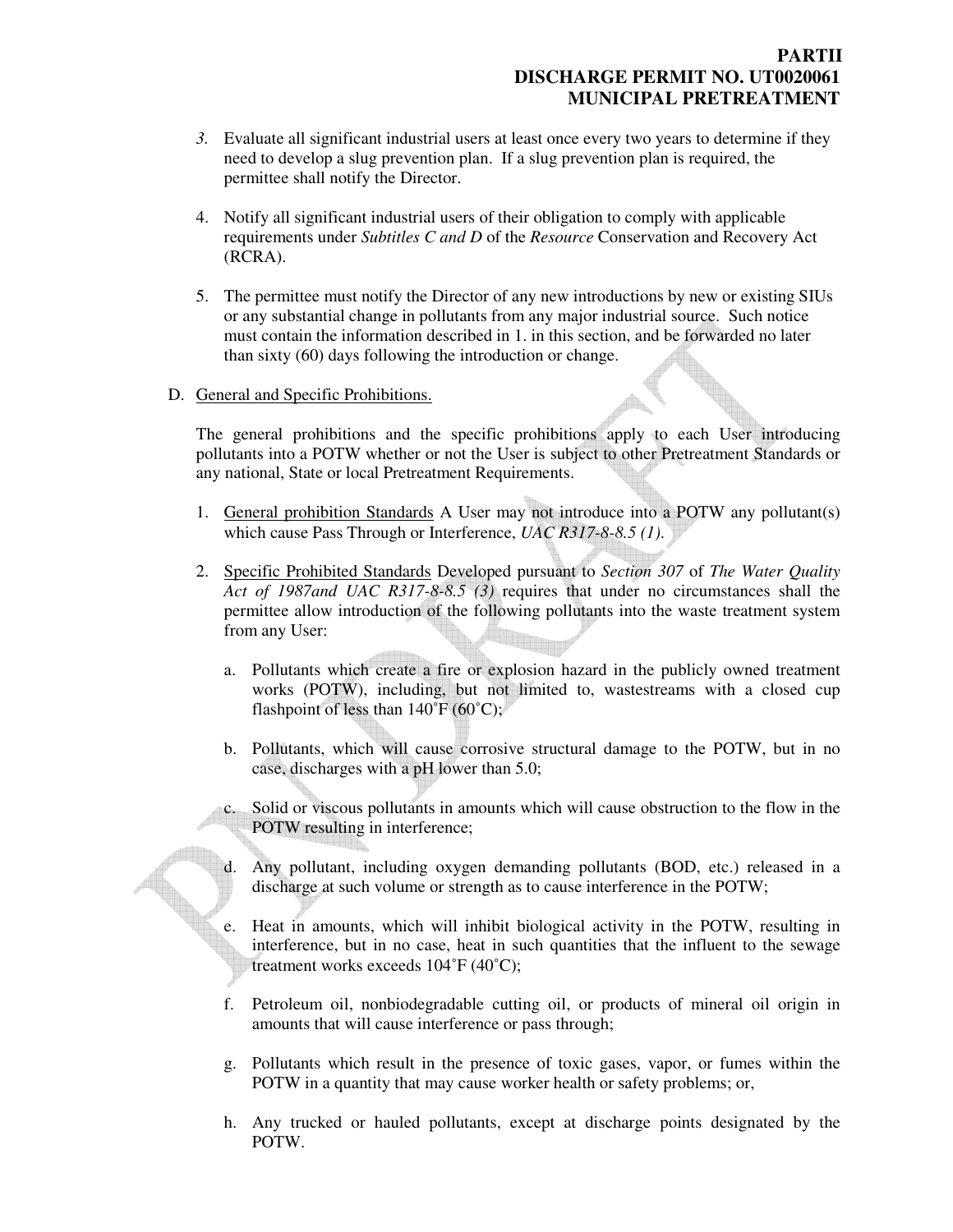### **PARTII DISCHARGE PERMIT NO. UT0020061 MUNICIPAL PRETREATMENT**

- 3. In addition to the general and specific limitations expressed above, more specific pretreatment limitations have been and will be promulgated for specific industrial categories under *Section 307* of *the Water Quality Act of 1987 as amended (WQA). (See 40 CFR, Subchapter N, Parts 400* through *500*, for specific information).
- E. Significant Industrial Users Discharging to the POTW.

The permittee shall provide adequate notice to the Director and the Division of Water Quality Industrial Pretreatment Coordinator of;

- 1. Any new introduction of pollutants into the treatment works from an indirect discharger (i.e., industrial user) which would be subject to *Sections 301* or *306* of the *WQA* if it were directly discharging those pollutants;
- 2. Any substantial change in the volume or character of pollutants being introduced into the treatment works by a source introducing pollutants into the treatment works at the time of issuance of the permit; and
- 3. For the purposes of this section, adequate notice shall include information on:
	- a. The quality and quantity of effluent to be introduced into such treatment works; and,
	- b. Any anticipated impact of the change on the quantity or quality of effluent to be discharged from such publicly owned treatment works.
- 4. Any SIU that must comply with applicable requirements under Subtitles C and D of the Resource Conservation and Recovery Act (RCRA).

#### F. Change of Conditions.

At such time as a specific pretreatment limitation becomes applicable to an industrial user of the permittee, the Director may, as appropriate, do the following:

- 1. Amend the permittee's UPDES discharge permit to specify the additional pollutant(s) and corresponding effluent limitation(s) consistent with the applicable national pretreatment limitation;
- 2. Require the permittee to specify, by ordinance, contract, or other enforceable means, the type of pollutant(s) and the maximum amount which may be discharged to the permittee's facility for treatment. Such requirement shall be imposed in a manner consistent with the POTW program development requirements of the *General Pretreatment Regulations* at *40 CFR 403*; and/or,
- 3. Require the permittee to monitor its discharge for any pollutant, which may likely be discharged from the permittee's facility, should the industrial user fail to properly pretreat its waste.
- 4. Require the permittee to develop an approved pretreatment program.
- G. Legal Action.

The Director retains, at all times, the right to take legal action against the industrial user and/or the treatment works, in those cases where a permit violation has occurred because of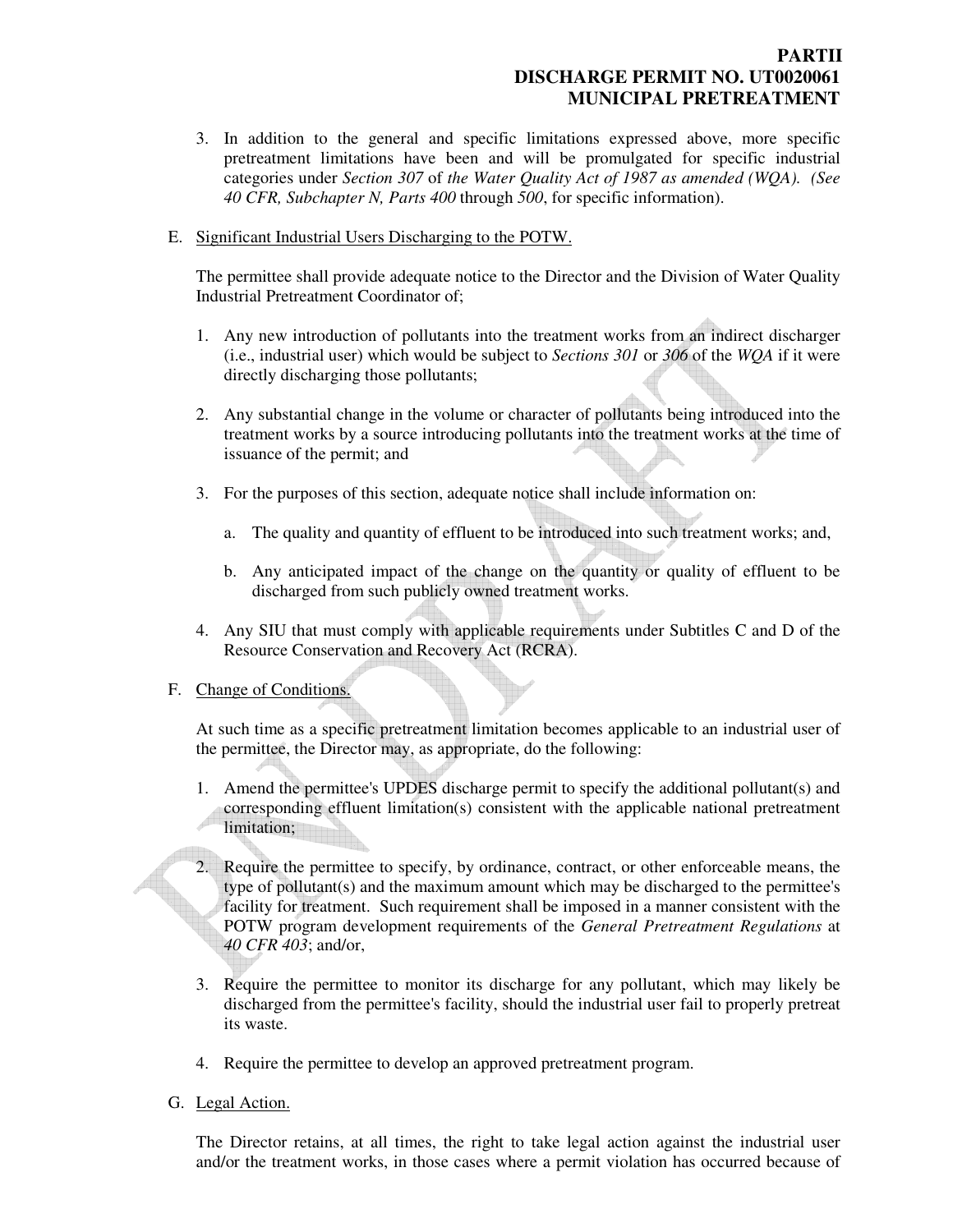### **PARTII DISCHARGE PERMIT NO. UT0020061 MUNICIPAL PRETREATMENT**

the failure of an industrial user to discharge at an acceptable level. If the permittee has failed to properly delineate maximum acceptable industrial contributor levels, the Director will look primarily to the permittee as the responsible party.

H. Local Limits.

If local limits are developed per *UAC R317-8-8.5(4)(b)* to protect the POTW from passthrough or interference, then the POTW must submit limits to DWQ for review and public notice, as required by *UAC R317-8-8.5(4)(c)*.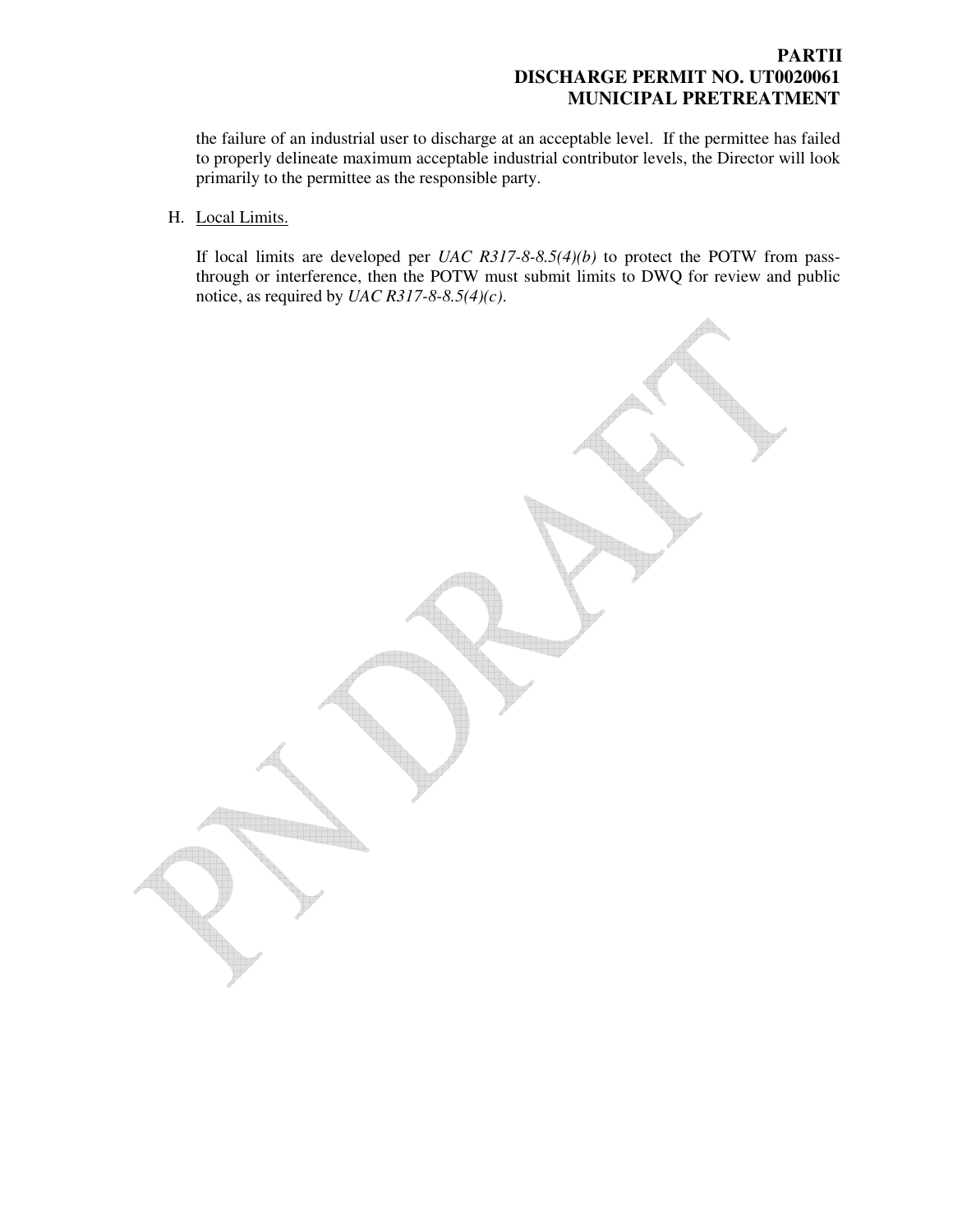#### III. BIOSOLIDS REQUIREMENTS

A. Biosolids Treatment and Disposal. The authorization to dispose of biosolids provided under this permit is limited to those biosolids produced from the treatment works owned and operated by the permittee. The treatment methods and disposal practices are designated below.

#### 1. Treatment

The wastewater solids will be stabilized during the membrane bioreactor process (MBR) with an average retention time of over 60 days. The wastewater solids from the MBR process will be de-watered with a screw press.

- 2. Description of Biosolids Disposal Method
	- a. Class A biosolids may be sold or given away to the public for lawn and garden use or land application.
	- b. Class B biosolids may be land applied for agriculture use or at reclamation sites at agronomic rates.
	- c. Biosolids may be disposed of in a landfill.
- 3. Changes in Treatment Systems and Disposal Practices.
	- a. Should the permittee change their disposal methods or the biosolids generation and handling processes of the plant, the permittee must notify the Director at least 30 days in advance if the process/method is specified in 40 CFR 503. This includes, but is not limited to, the permanent addition or removal of any biosolids treatment units (i.e., digesters, drying beds, belt presses, etc.) and/or any other change.
	- b. Should the permittee change their disposal methods or the biosolids generation and handling processes of the plant, the permittee must notify the Director at least 180 days in advance if the process/method is not specified in 40 CFR 503. This includes, but is not limited to, the permanent addition or removal of any biosolids treatment units (i.e., digesters, drying beds, belt presses, etc.) and/or any other change.

For any biosolids that are land filled, the requirements in *Section 2.12* of the latest version of the *EPA Region VIII Biosolids Management Handbook* must be followed

- B. Specific Limitations and Monitoring Requirements. All biosolids generated by this facility to be sold or given away to the public shall meet the requirements of *Part III.B.1, 2, 3* and *4* listed below.
	- 1. Metals Limitations. All biosolids sold or given away in a bag or similar container for application to lawns and home gardens must meet the metals limitations as described below. If these metals limitations are not met, the biosolids must be landfilled.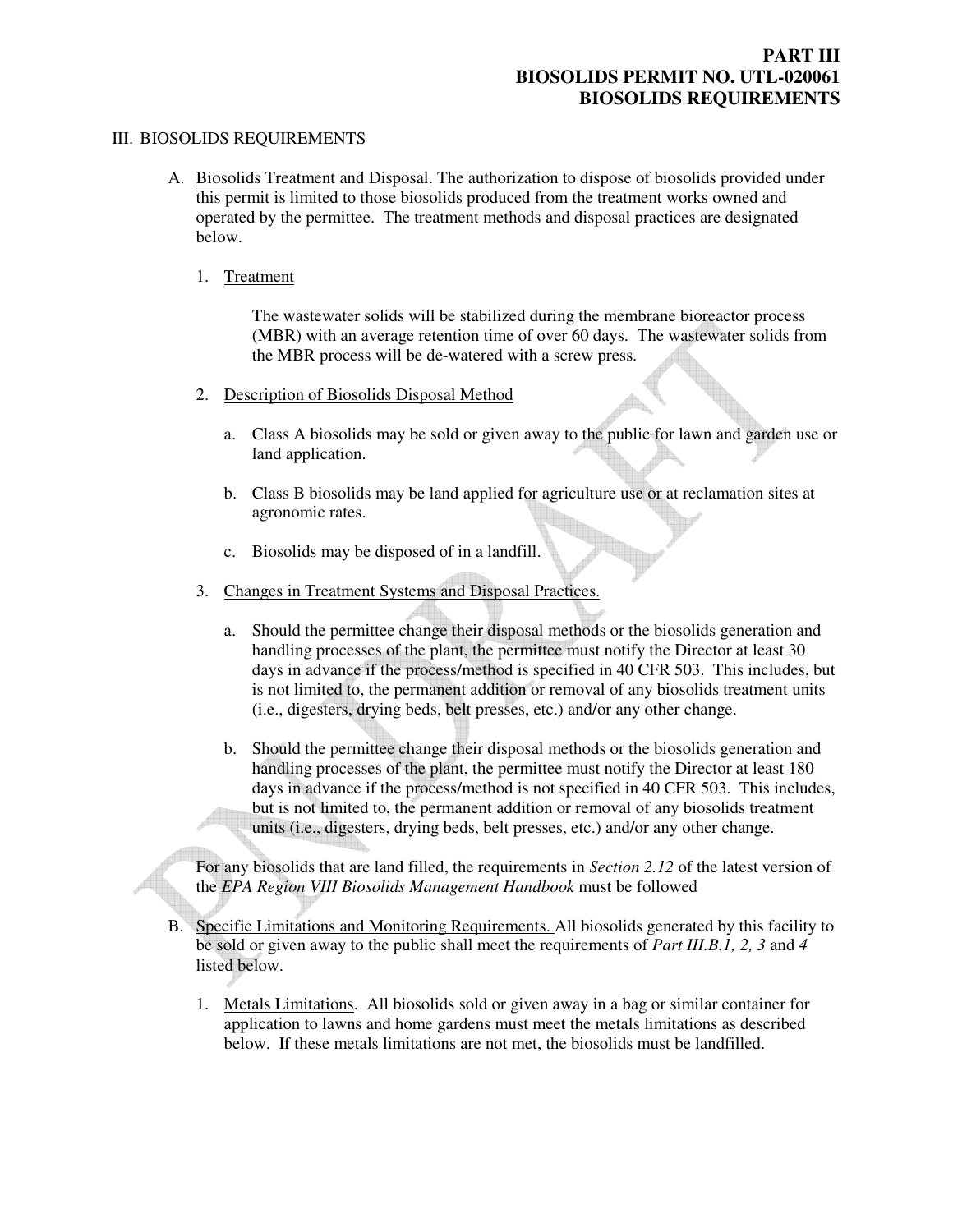| Pollutant Limits, (40 CFR Part 503.13(b)) Dry Mass Basis |                                    |                               |                                       |                                     |
|----------------------------------------------------------|------------------------------------|-------------------------------|---------------------------------------|-------------------------------------|
| <b>Heavy Metals</b>                                      | Table 1                            | Table 2                       | Table 3                               | Table 4                             |
|                                                          | Ceiling Conc.<br>Limits, $(mg/kg)$ | $CPLR^{\dagger}$ ,<br>(mg/ha) | Pollutant<br>Conc. Limits,<br>(mg/kg) | $APLR^{\ddagger}$ ,<br>$(mg/ha-yr)$ |
| <b>Total Arsenic</b>                                     | 75                                 | 41                            | 41                                    | 41                                  |
| <b>Total Cadmium</b>                                     | 85                                 | 39                            | 39                                    | 39                                  |
| <b>Total Copper</b>                                      | 4300                               | 1500                          | 1500                                  | 1500                                |
| <b>Total Lead</b>                                        | 840                                | 300                           | 300                                   | 300                                 |
| <b>Total Mercury</b>                                     | 57                                 | 17                            | 17                                    | 17                                  |
| Total Molybdenum                                         | 75                                 | N/A                           | N/A                                   | N/A                                 |
| <b>Total Nickel</b>                                      | 420                                | 420                           | 420                                   | 420                                 |
| <b>Total Selenium</b>                                    | 100                                | 100                           | 100                                   | 100                                 |
| <b>Total Zinc</b>                                        | 7500                               | 2800                          | 2800                                  | 2800                                |

2. Pathogen Limitations. All biosolids sold or given away in a bag or a similar container for application to lawns and home gardens must meet the pathogen limitations for Class A. Land applied biosolids must meet the pathogen limitations for Class B as described below. If the pathogen limitations are not met, the biosolids must be landfilled.

- a. Class A biosolids shall meet one of the pathogen measurement requirements in the following Pathogen Control Class table or shall meet the requirements for a Process to Further Reduce Pathogens as defined in *40 CFR Part 503.32(a) Sewage Sludge – Class A.*
- b. Class B biosolids shall meet the pathogen measurement requirements in the following Pathogen Control Class table or shall meet the requirements for a Process to Significantly Reduce Pathogens as defined in 40 CFR Part 503.32(b) *Sewage Sludge – Class B*. In addition, the permittee shall comply with all applicable site restrictions listed below *(40 CFR Part 503.32,(b),(5)):*
	- (1) Food crops with harvested parts that touch the biosolids/soil mixture and are totally above the land surface shall not be harvested for 14 months after application.
		- Food crops with harvested parts below the land surface shall not be harvested for 20 months after application if the biosolids remains on the land surface for four months or more prior to incorporation into the soil.
	- (3) Food crops with harvested parts below the surface of the land shall not be harvested for 38 months after application of sewage sludge when the sewage sludge remains on the land surface for less than four months prior to incorporation into the soil.
	- (4) Food crops, feed crops, and fiber crops shall not be harvested from the land for 30 days after application.
	- (5) Animals shall not be allowed to graze on the land for 30 days after application.

 $\overline{a}$ 

<sup>†</sup> CPLR -- Cumulative Pollutant Loading Rate

<sup>‡</sup> APLR – Annual Pollutant Loading Rate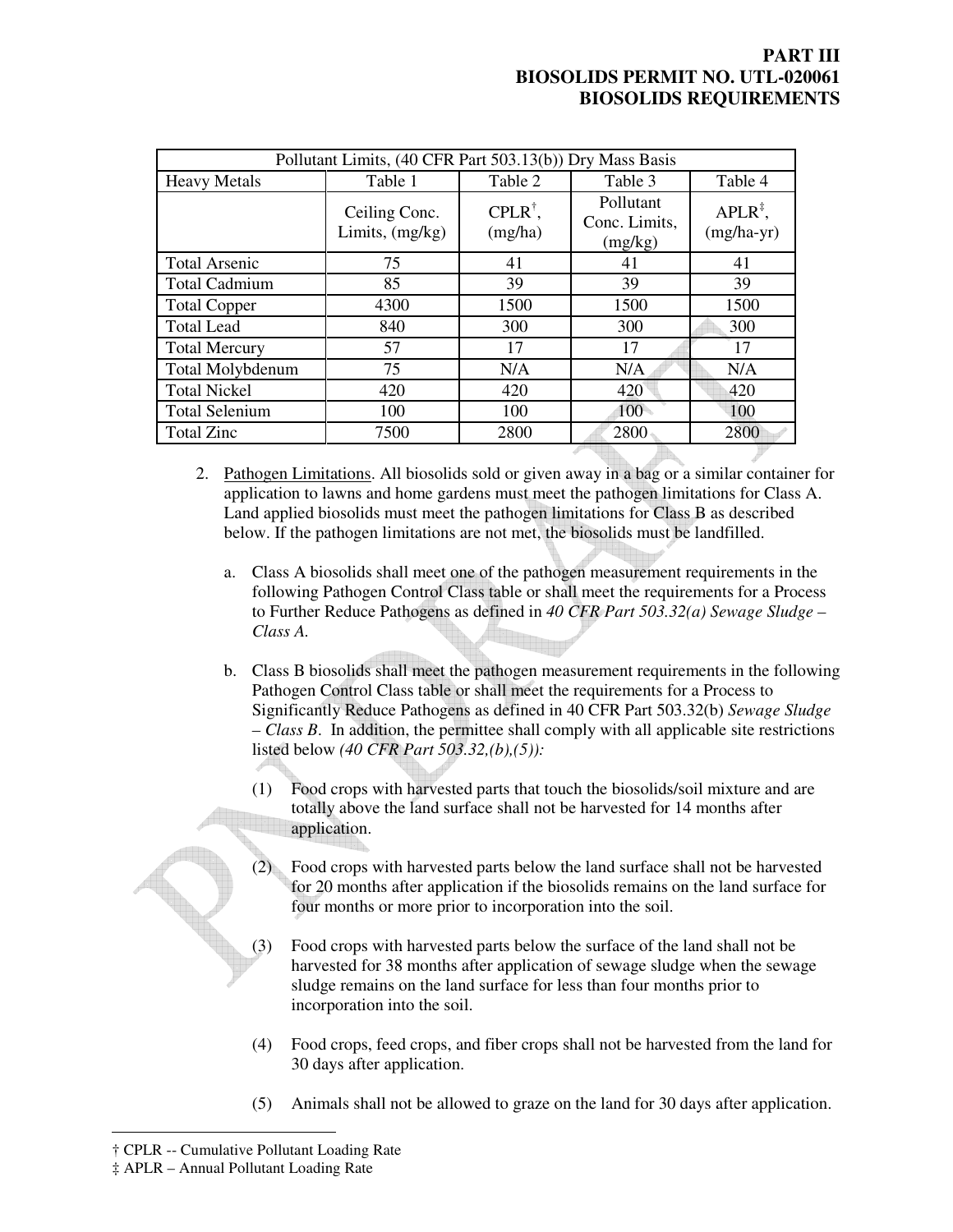- (6) Turf grown on land where biosolids is applied shall not be harvested for one year after application if the harvested turf is placed on either land with a high potential for public exposure or a lawn.
- (7) Public access to land with a high potential for public exposure shall be restricted for one year after application.
- (8) Public access to land with a low potential for public exposure shall be restricted for 30 days after application.
- (9) The sludge or the application of the sludge shall not cause or contribute to the harm of a threatened or endangered species or result in the destruction or adverse modification of critical habitat of a threatened or endangered species after application.

| Pathogen Control Class                                        |                                             |  |  |
|---------------------------------------------------------------|---------------------------------------------|--|--|
| Class A                                                       | <b>Class B</b>                              |  |  |
| B Salmonella species $-$ less than three (3) MPN <sup>s</sup> | Fecal Coliforms –less than 2,000,000 colony |  |  |
| per four (4) grams total solids (or less than                 | forming units (CFU) per gram total solids   |  |  |
| 1,000 fecal coliforms per gram total solids)                  |                                             |  |  |
| Enteric viruses –less than one (1) MPN (or                    |                                             |  |  |
| plaque forming unit) per four (4) grams total                 |                                             |  |  |
| solids                                                        |                                             |  |  |
| Viable helminth ova $-$ less than one $(1)$ MPN               |                                             |  |  |
| per four $(4)$ grams total solids                             |                                             |  |  |

- 3. Vector Attraction Reduction Requirements.
	- a. The permittee will meet vector attraction reduction through use of one of the methods listed in *40 CFR 503.33*. Facility is meeting the requirements though the following methods.
		- (1) Facility is meeting vector attraction reduction through *40 CFR Part 503.33,b,8* The OCWTP will meet vector attraction reduction through daily cover a the landfill.

If the permittee intends to use another one of the alternatives, the Director and the EPA must be informed at least thirty (30) days prior to its use. This change may be made without additional public comment.

- 4. Self-Monitoring Requirements.
	- a. At a minimum, upon the effective date of this permit, all chemical pollutants, pathogens and applicable vector attraction reduction requirements shall be monitored according to *40 CFR 503.16(1)(a)*.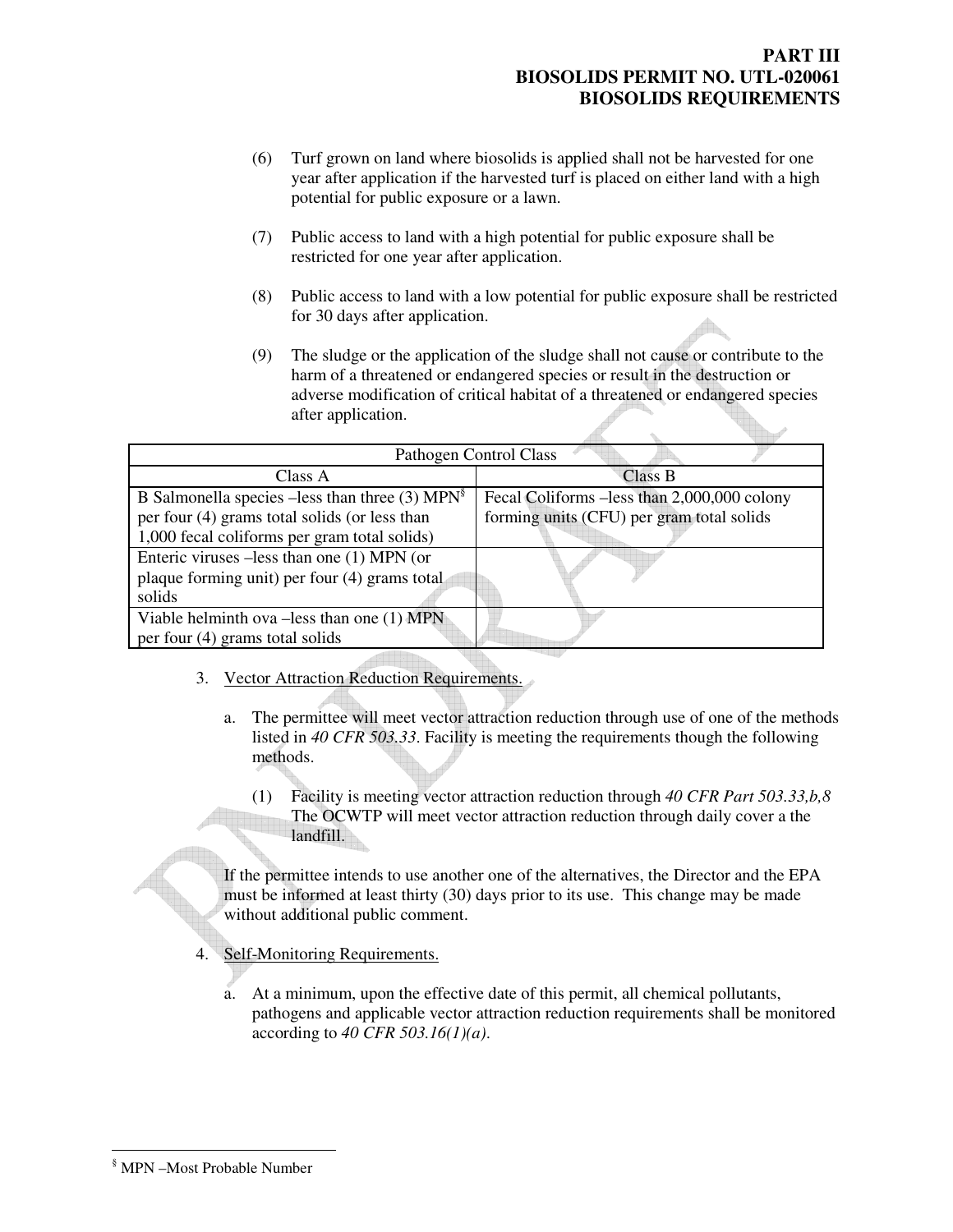| Minimum Frequency of Monitoring (40 CFR Part 503.16, 503.26. and 503.46) |                                     |                                |  |
|--------------------------------------------------------------------------|-------------------------------------|--------------------------------|--|
| Amount of Biosolids Disposed Per Year                                    |                                     | <b>Monitoring Frequency</b>    |  |
| Dry US Tons                                                              | Dry Metric Tons                     | Per Year or Batch              |  |
| $> 0$ to $< 320$                                                         | $> 0$ to $\sqrt{290}$ <sup>**</sup> | Once Per Year or Batch         |  |
| $>$ 320 to < 1650                                                        | $>$ 290 to $<$ 1,500                | Once a Quarter or Four Times   |  |
| $> 1,650$ to $< 16,500$                                                  | $> 1,500$ to $< 15,000$             | <b>Bi-Monthly or Six Times</b> |  |
| > 16,500                                                                 | > 15,000                            | Monthly or Twelve Times        |  |

- b. Sample collection, preservation and analysis shall be performed in a manner consistent with the requirements of *40 CRF 503* and/or other criteria specific to this permit. A metals analysis is to be performed using *Method SW 846* with *Method 3050* used for digestion. For the digestion procedure, an amount of biosolids equivalent to a dry weight of one gram shall be used. The methods are also described in the latest version of the *Region VIII Biosolids Management Handbook.*
- c. The Director may request additional monitoring for specific pollutants derived from biosolids if the data shows a potential for concern.
- d. After two (2) years of monitoring at the frequency specified, the permittee may request that the Director reduce the sampling frequency for the heavy metals. The frequency cannot be reduced to less than once per year for biosolids that are sold or given away to the public for any parameter. The frequency also cannot be reduced for any of the pathogen or vector attraction reduction requirements listed in this permit.

#### C. Management Practices of Biosolids.

- 1. Biosolids Distribution Information
	- a. For biosolids that are sold or given away, an information sheet shall be provided to the person who receives the biosolids. The label or information sheet shall contain:
		- (1) The name and address of the person who prepared the biosolids for a sale or to be given away.
		- (2) A statement that prohibits the application of the biosolids to the land except in accordance with the instructions on the label or information sheet.
	- 2. Biosolids Application Site Storage
		- For biosolids or material derived from biosolids that are stored in piles for one year or longer, measures shall be taken to ensure that erosion (whether by wind or water) does not occur. However, best management practices should also be used for piles used for biosolids treatment. If a treatment pile is considered to have caused a problem, best management practices could be added as a requirement in the next permit renewal
- 3. Land Application Practices

 $\overline{a}$ <sup>\*</sup> Permittee produced 25 Dry Metric Tons in 2016. Accordingly, they will sample at least 1 times per year.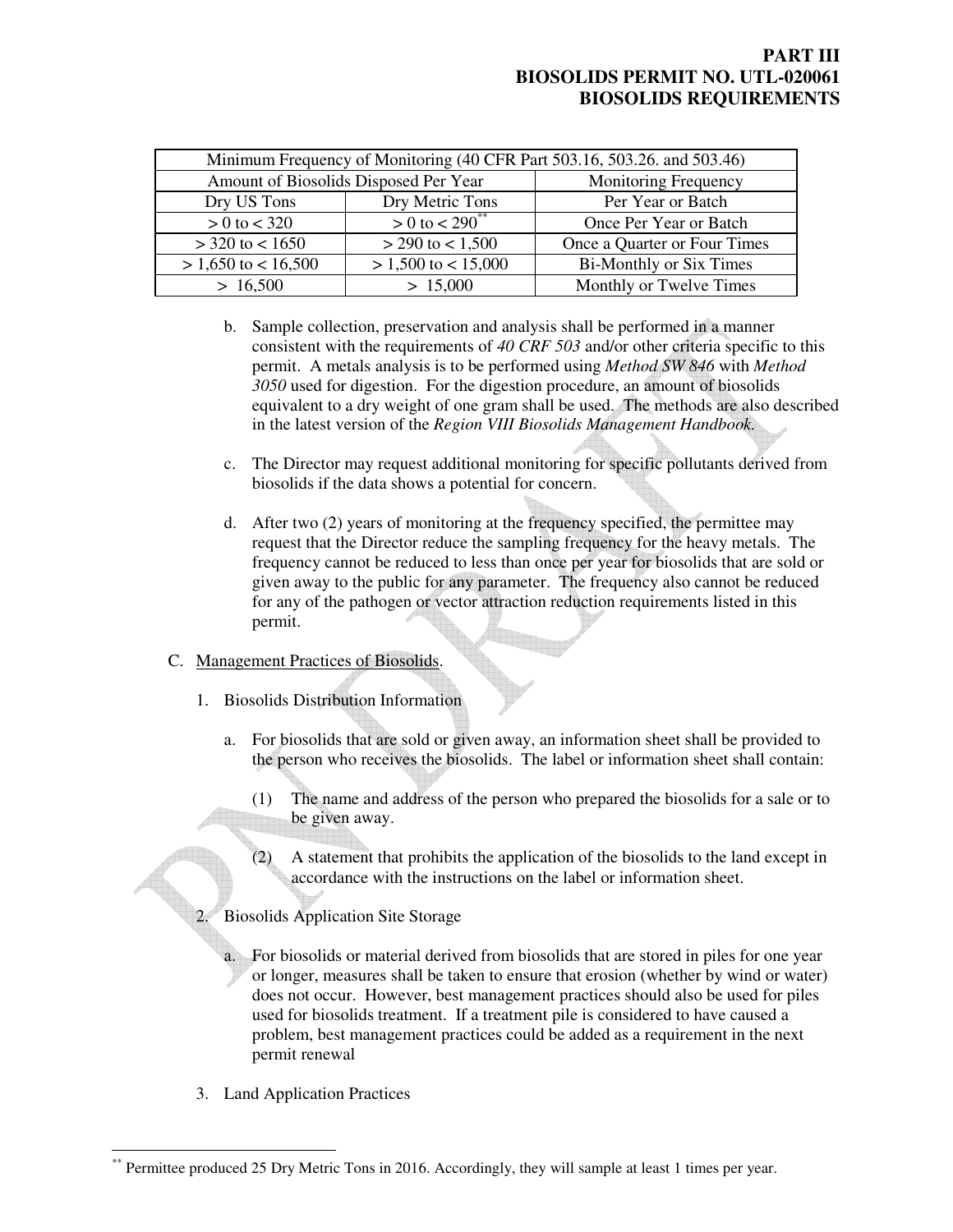- a. The permittee shall operate and maintain the land application site operations in accordance with the following requirements:
	- (1) The permittee shall provide to the Director and the EPA within 90 days of the effective date of this permit a land application plan.
	- (2) Application of biosolids shall be conducted in a manner that will not contaminate the groundwater or impair the use classification for that water underlying the sites.
	- (3) Application of biosolids shall be conducted in a manner that will not cause a violation of any receiving water quality standard from discharges of surface runoff from the land application sites. Biosolids shall not be applied to land 10 meters or less from waters of the United States (as defined in 40 CFR 122.2).
	- (4) No person shall apply biosolids for beneficial use to frozen, ice-covered, or snow-covered land where the slope of such land is greater than three percent and is less than or equal to six percent unless one of the following requirements is met:
		- (a) there is 80 percent vegetative ground cover; or,
		- (b) approval has been obtained based upon a plan demonstrating adequate runoff containment measures.
	- (5) Application of biosolids is prohibited to frozen, ice-covered, or snow covered sites where the slope of the site exceeds six percent.
	- (6) Agronomic Rate
		- (a) Application of biosolids shall be conducted in a manner that does not exceed the agronomic rate for available nitrogen of the crops grown on the site. At a minimum, the permittee is required to follow the methods for calculating agronomic rate outlined in the latest version of the *Region VIII Biosolids Management Handbook* (other methods may be approved by the Director). The treatment plant shall provide written notification to the applier of the biosolids of the concentration of total nitrogen (as N on a dry weight basis) in the biosolids. Written permission from the Director is required to exceed the agronomic rate.
		- (b) The permittee may request the limits of *Part III, C, 6* be modified if different limits would be justified based on local conditions. The limits are required to be developed in cooperation with the local agricultural extension office or university.
		- (c) Deep soil monitoring for nitrate-nitrogen is required for all land application sites (does not apply to sites where biosolids are applied less than once every five years). A minimum of six samples for each 320 (or less) acre area is to be collected. These samples are to be collected down to either a 5 foot depth, or the confining layer, whichever is shallower (sample at 1 foot, 2 foot, 3 foot, 4 foot and 5 foot intervals). Each of these one-foot interval samples shall be analyzed for nitrate-nitrogen. In addition to the one-foot interval samples, a composite sample of the 5 foot intervals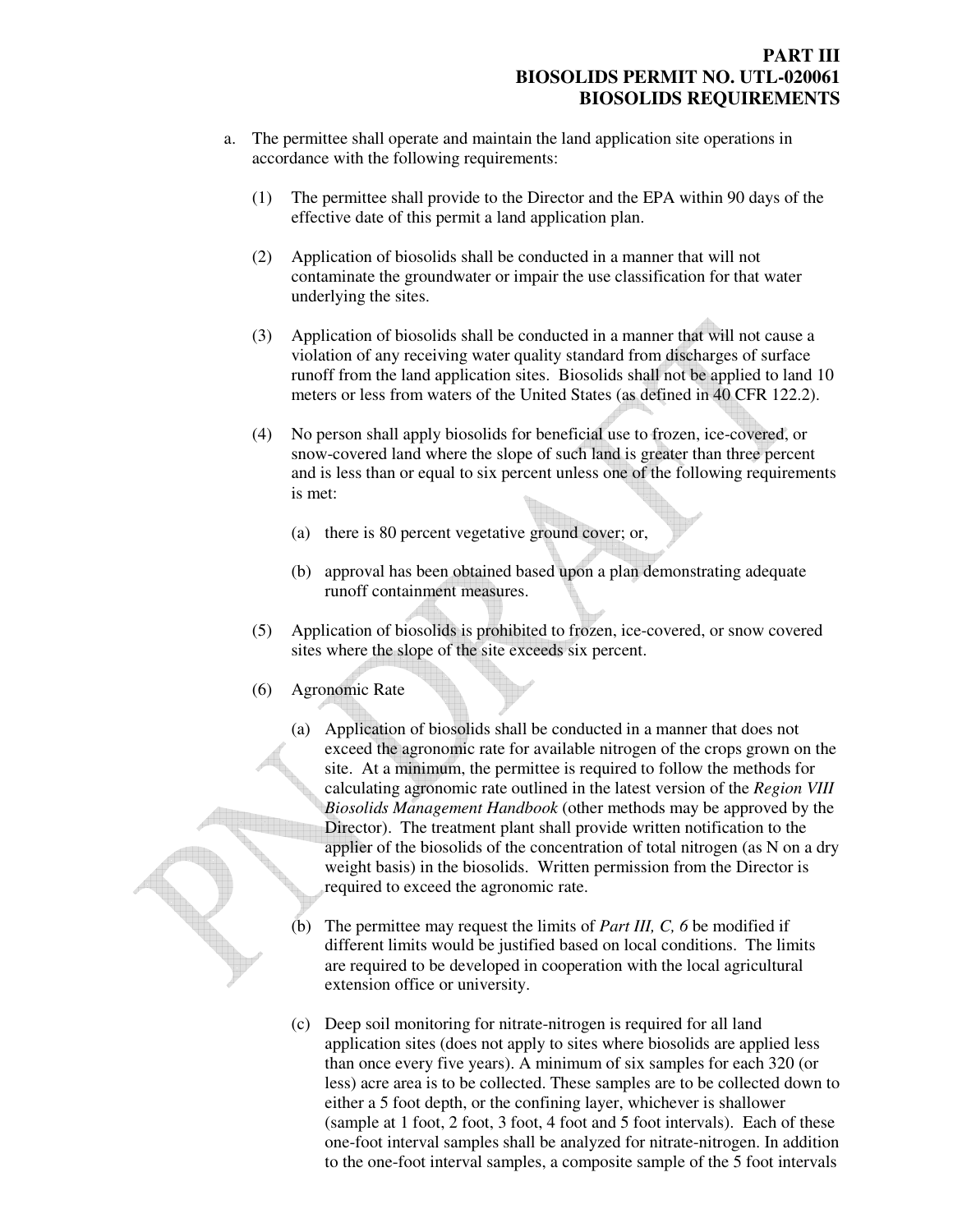shall be taken, and analyzed for nitrate-nitrogen as well. Samples are required to be taken once every five years for non-irrigated sites that receive more than 18 inches of precipitation annually or for irrigated sites

- (7) Biosolids shall not be applied to any site area with standing surface water. If the annual high groundwater level is known or suspected to be within five feet of the surface, additional deep soil monitoring for nitrate-nitrogen as described in *Part III.C.*(6),(c). is to be performed. At a minimum, this additional monitoring will involve a collection of more samples in the affected area and possibly more frequent sampling. The exact number of samples to be collected will be outlined in a deep soil monitoring plan to be submitted to the Director and the EPA within 90 days of the effective date of this permit. The plan is subject to approval by the Director.
- (8) The specified cover crop shall be planted during the next available planting season. If this does not occur, the permittee shall notify the Director in writing. Additional restrictions may be placed on the application of the biosolids on that site on a case-by-case basis to control nitrate movement. Deep soil monitoring may be increased under the discretion of the Director.
- (9) When weather and or soil conditions prevent adherence to the biosolids application procedure, biosolids shall not be applied on the site.
- (10) For biosolids that are sold or given away, an information sheet shall be provided to the person who receives the biosolids. The label or information sheet shall contain:
	- (a) The name and address of the person who prepared the biosolids for sale or give away for application to the land.
	- (b) A statement that prohibits the application of the biosolids to the land except in accordance with the instructions on the label or information sheet.
	- (c) The annual whole biosolids application rate for the biosolids that do not cause the metals loading rates in Tables 1, 2, and 3 (*Part III.B.1.*) to be exceeded.
- (11) Biosolids subject to the cumulative pollutant loading rates in Table 2 (*Part III.B.1.*) shall not be applied to agricultural land, forest, a public contact site, or a reclamation site if any of the cumulative pollutant loading rates in Table 2 have been reached.
- (12) If the treatment plant applies the biosolids, it shall provide the owner or leaseholder of the land on which the biosolids are applied notice and necessary information to comply with the requirements in this permit.
- (13) The permittee shall inspect the application of the biosolids to active sites to prevent malfunctions and deterioration, operator errors and discharges, which may cause or lead to the release of biosolids to the environment or a threat to human health. The permittee must conduct these inspections often enough to identify problems in time to correct them before they harm human health or the environment. The permittee shall keep an inspection log or summary including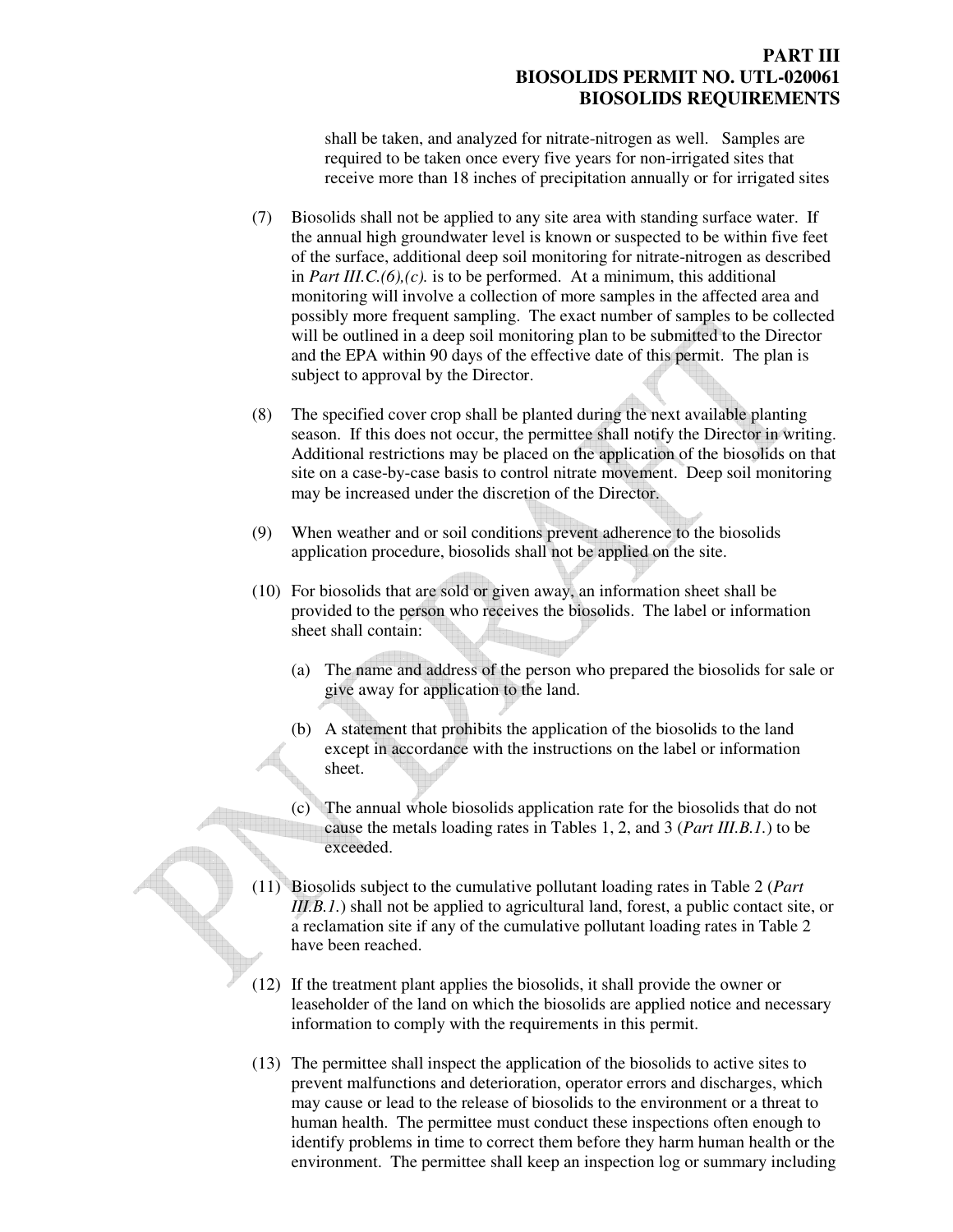at least the date and time of inspection, the printed name and the handwritten signature of the inspector, a notation of observations made and the date and nature of any repairs or corrective action.

- D. Special Conditions on Biosolids Storage. Permanent storage of biosolids is prohibited. Biosolids shall not be temporarily stored for more than two (2) years. Written permission to store biosolids for more than two years must be obtained from the Director. Storage of biosolids for more than two years will be allowed only if it is determined that significant treatment is occurring.
- E. Representative Sampling. Biosolids samples used to measure compliance with *Part III* of this Permit shall be collected at locations representative of the quality of biosolids generated at the treatment works and immediately prior to land application.
- F. Reporting of Monitoring Results.

 $\overline{a}$ 

1. Biosolids. The permittee shall provide the results of all monitoring performed in accordance with *Part III.B*, and information on management practices, biosolids treatment, site restrictions and certifications shall be provided no later than February 19 of each year. Each report is for the previous calendar year. If no biosolids were sold or given away during the reporting period, "no biosolids were sold or given away" shall be reported. Legible copies of these, and all other reports required herein, shall be signed and certified in accordance with the *Signatory Requirements (see Part VII.G)*, and submitted to the Utah Division of Water Quality by Net $DMR^{\dagger\dagger}$  or at the following address:

> Original to: Biosolids Coordinator Utah Division of Water Quality P. O. Box 144870 Salt Lake City Utah, 84114-4870

- G. Additional Record Keeping Requirements Specific to Biosolids.
	- 1. Unless otherwise required by the Director, **the permittee is not required to keep records** on compost products if the permittee prepared them from biosolids that meet the limits in Table 3 (*Part III.B.1*), the Class A pathogen requirements in *Part III.B.2* and the vector attraction reduction requirements in *Part III.B.3*. The Director may notify the permittee that additional record keeping is required if it is determined to be significant to protecting public health and the environment.
		- **The permittee is required** to keep the following information for at least 5 years:
		- a. Concentration of each heavy metal in Table 3 (*Part III.B.1*).
		- b. A description of how the pathogen reduction requirements in *Part III.B.2* were met.
		- c. A description of how the vector attraction reduction requirements in *Part III.B.3* were met.
		- d. A description of how the management practices in *Part III.C* were met (if necessary).

<sup>††</sup> Starting January 1, 2017 monitoring results must be submitted using NetDMR unless the permittee has successfully petitioned for an exception. Annual Biosolids Reports should also be submitted through this system.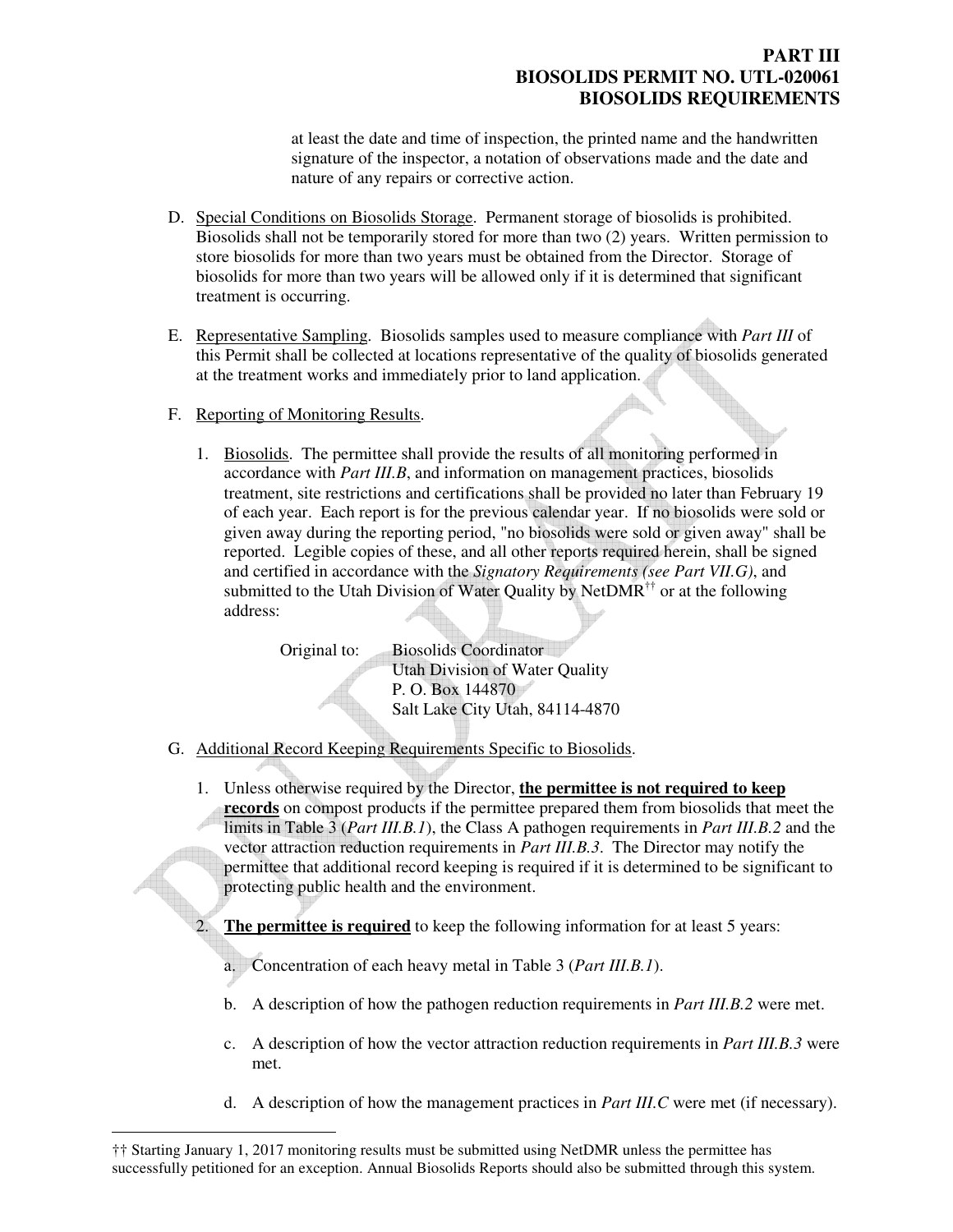e. The following certification statement:

"I certify under the penalty of law, that the heavy metals requirements in *Part III.B.1*, the pathogen requirements in *Part III.B.2*, the vector attraction requirements in *Part III.B.3*, the management practices in *Part III.C*. This determination has been made under my direction and supervision in accordance with the system designed to assure that qualified personnel properly gather and evaluate the information used to determine that the pathogen requirements, the vector attraction reduction requirements and the management practices have been met. I am aware that there are significant penalties for false certification including the possibility of imprisonment."

3. The permittee shall retain records of all monitoring information, including all calibration and maintenance records and all original strip chart recordings for continuous monitoring instrumentation, copies of all reports required by this permit and records of all data used to complete the application for this permit for the life of the permit. Data collected on site, copies of Biosolids Report forms, and a copy of this UPDES biosolids-only permit must be maintained on site during the duration of activity at the permitted location.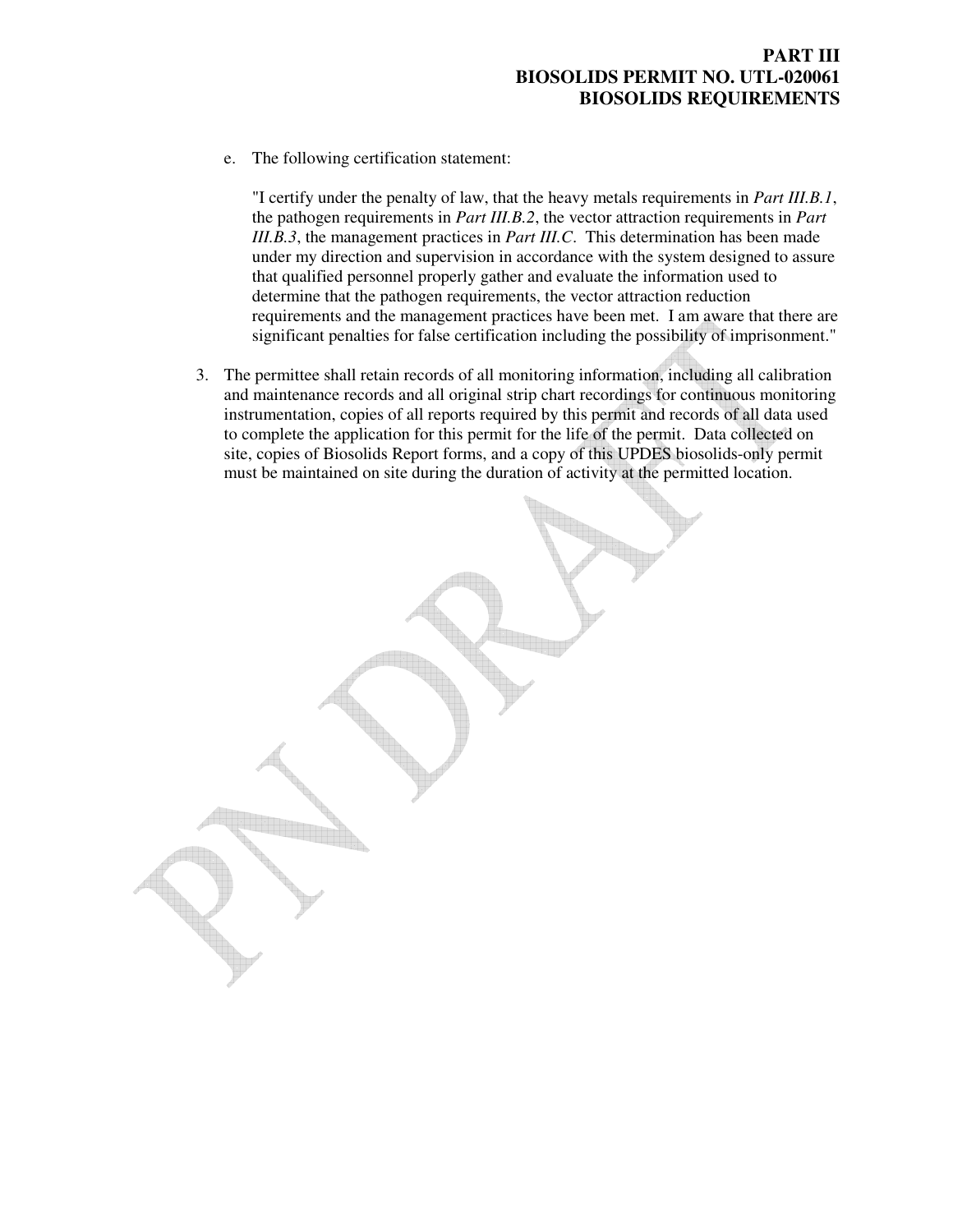# **PART IV DISCHARGE PERMIT NO. UT0020061 BIOSOLIDS PERMIT NO. UTL-020061**

#### IV. MONITORING, RECORDING & GENERAL REPORTING REQUIREMENTS

- A. Representative Sampling. Samples taken in compliance with the monitoring requirements established under *Part I* shall be collected from the effluent stream prior to discharge into the receiving waters. Samples and measurements shall be representative of the volume and nature of the monitored discharge. Samples of biosolids shall be collected at a location representative of the quality of biosolids immediately prior to the use-disposal practice.
- B. Monitoring Procedures. Monitoring must be conducted according to test procedures approved under *Utah Administrative Code ("UAC") R317-2-10 and 40CFR Part 503*, unless other test procedures have been specified in this permit.
- C. Penalties for Tampering. The *Act* provides that any person who falsifies, tampers with, or knowingly renders inaccurate, any monitoring device or method required to be maintained under this permit shall, upon conviction, be punished by a fine of not more than \$10,000 per violation, or by imprisonment for not more than six months per violation, or by both.
- D. Compliance Schedules. Reports of compliance or noncompliance with, or any progress reports on, interim and final requirements contained in any Compliance Schedule of this permit shall be submitted no later than 14 days following each schedule date.
- E. Additional Monitoring by the Permittee. If the permittee monitors any parameter more frequently than required by this permit, using test procedures approved under *UAC R317-2- 10* and *40 CFR 503* or as specified in this permit, the results of this monitoring shall be included in the calculation and reporting of the data submitted in the DMR or the Biosolids Report Form. Such increased frequency shall also be indicated. Only those parameters required by the permit need to be reported.
- F. Records Contents. Records of monitoring information shall include:
	- 1. The date, exact place, and time of sampling or measurements:
	- 2. The individual(s) who performed the sampling or measurements;
	- 3. The date(s) and time(s) analyses were performed;
	- 4. The individual(s) who performed the analyses;
	- 5. The analytical techniques or methods used; and,
	- 6. The results of such analyses.
- G. Retention of Records. The permittee shall retain records of all monitoring information, including all calibration and maintenance records and all original strip chart recordings for continuous monitoring instrumentation, copies of all reports required by this permit, and records of all data used to complete the application for this permit, for a period of at least five years from the date of the sample, measurement, report or application. This period may be extended by request of the Director at any time. A copy of this UPDES permit must be maintained on site during the duration of activity at the permitted location
- H. Twenty-four Hour Notice of Noncompliance Reporting.
	- 1. The permittee shall (orally) report any noncompliance including transportation accidents, spills, and uncontrolled runoff from biosolids transfer or land application sites which may seriously endanger health or environment, as soon as possible, but no later than twentyfour (24) hours from the time the permittee first became aware of circumstances. The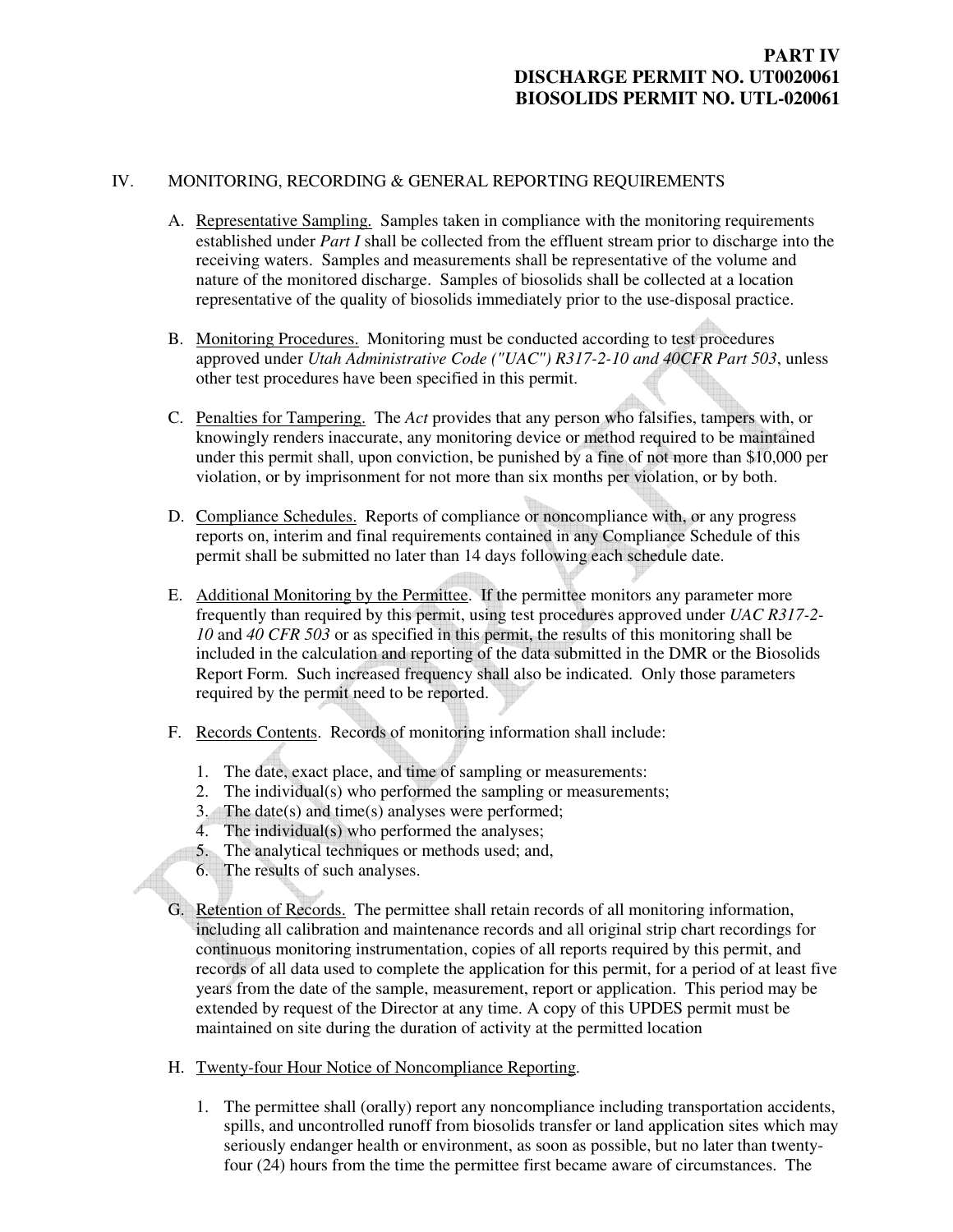report shall be made to the Division of Water Quality, (801) 231-1769, or 24-hour answering service (801) 536-4123.

- 2. The following occurrences of noncompliance shall be reported by telephone (801) 536- 4300 as soon as possible but no later than 24 hours from the time the permittee becomes aware of the circumstances:
	- a. Any noncompliance which may endanger health or the environment;
	- b. Any unanticipated bypass, which exceeds any effluent limitation in the permit (See *Part VI.G, Bypass of Treatment Facilities.)*;
	- c. Any upset which exceeds any effluent limitation in the permit (See *Part VI.H*, *Upset Conditions*.);
	- d. Violation of a maximum daily discharge limitation for any of the pollutants listed in the permit; or,
	- e. Violation of any of the Table 3 metals limits, the pathogen limits, the vector attraction reduction limits or the management practices for biosolids that have been sold or given away.
- 3. A written submission shall also be provided within five days of the time that the permittee becomes aware of the circumstances. The written submission shall contain:
	- a. A description of the noncompliance and its cause;
	- b. The period of noncompliance, including exact dates and times;
	- c. The estimated time noncompliance is expected to continue if it has not been corrected;
	- d. Steps taken or planned to reduce, eliminate, and prevent reoccurrence of the noncompliance; and,
	- e. Steps taken, if any, to mitigate the adverse impacts on the environment and human health during the noncompliance period.
- The Director may waive the written report on a case-by-case basis if the oral report has been received within 24 hours by the Division of Water Quality, (801) 536-4300.
- 5. Reports shall be submitted to the addresses in *Part I.D*, *Reporting of Monitoring Results*.
- I. Other Noncompliance Reporting. Instances of noncompliance not required to be reported within 24 hours shall be reported at the time that monitoring reports for *Part I.D* are submitted. The reports shall contain the information listed in *Part V.H.3*
- J. Inspection and Entry The permittee shall allow the Director, or an authorized representative, upon the presentation of credentials and other documents as may be required by law, to:
	- 1. Enter upon the permittee's premises where a regulated facility or activity is located or conducted, or where records must be kept under the conditions of the permit;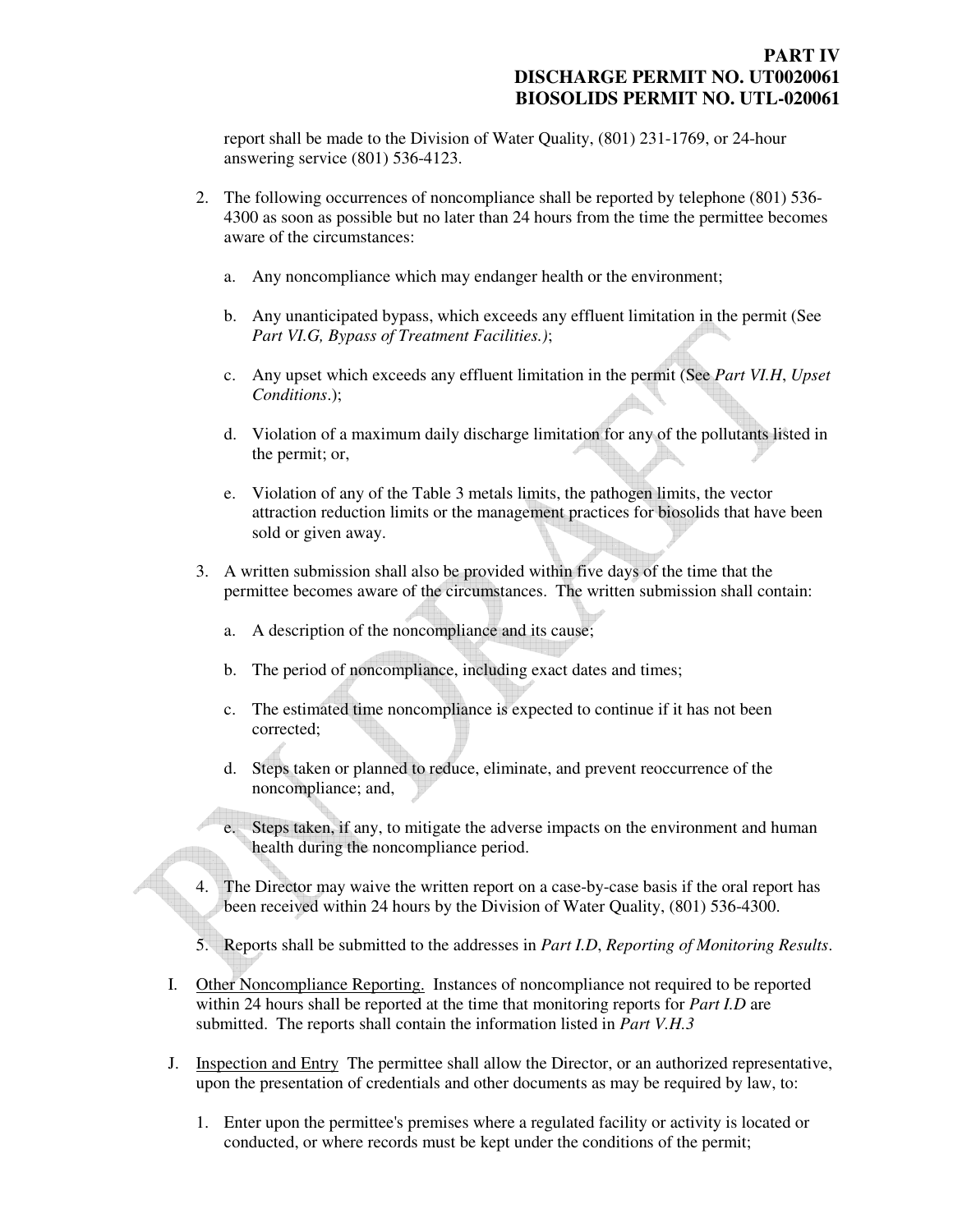### **PART IV DISCHARGE PERMIT NO. UT0020061 BIOSOLIDS PERMIT NO. UTL-020061**

- 2. Have access to and copy, at reasonable times, any records that must be kept under the conditions of this permit;
- 3. Inspect at reasonable times any facilities, equipment (including monitoring and control equipment), practices, or operations regulated or required under this permit, including but not limited to, biosolids treatment, collection, storage facilities or area, transport vehicles and containers, and land application sites;
- 4. Sample or monitor at reasonable times, for the purpose of assuring permit compliance or as otherwise authorized by the *Act*, any substances or parameters at any location, including, but not limited to, digested biosolids before dewatering, dewatered biosolids, biosolids transfer or staging areas, any ground or surface waters at the land application sites or biosolids, soils, or vegetation on the land application sites; and,
- 5. The permittee shall make the necessary arrangements with the landowner or leaseholder to obtain permission or clearance, the Director, or authorized representative, upon the presentation of credentials and other documents as may be required by law, will be permitted to enter without delay for the purposes of performing their responsibilities.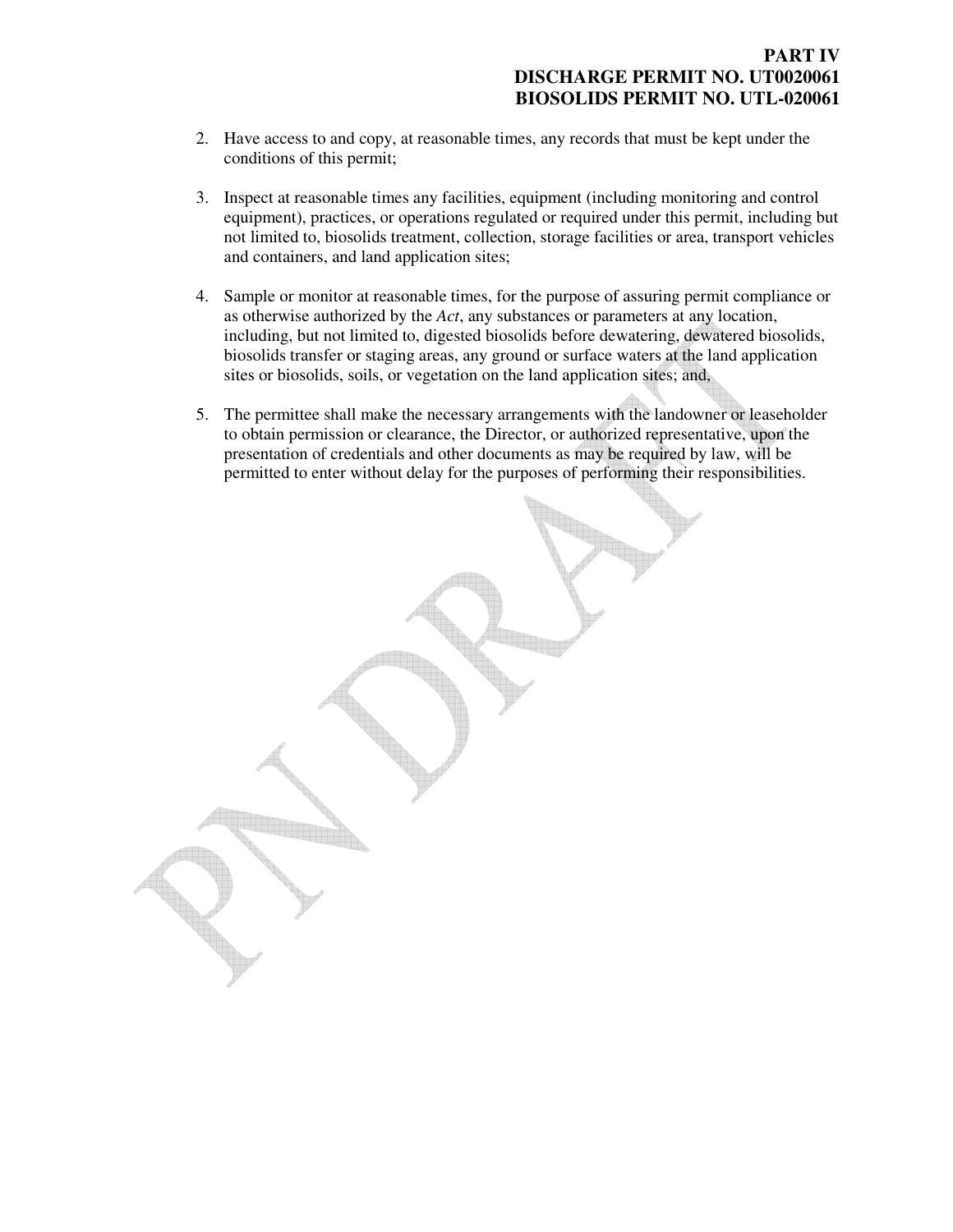### V. COMPLIANCE RESPONSIBILITIES

- A. Duty to Comply. The permittee must comply with all conditions of this permit. Any permit noncompliance constitutes a violation of the Act and is grounds for enforcement action; for permit termination, revocation and reissuance, or modification; or for denial of a permit renewal application. The permittee shall give advance notice to the Director of any planned changes in the permitted facility or activity, which may result in noncompliance with permit requirements.
- B. Penalties for Violations of Permit Conditions. The *Act* provides that any person who violates a permit condition implementing provisions of the *Act* is subject to a civil penalty not to exceed \$10,000 per day of such violation. Any person who willfully or negligently violates permit conditions or the Act is subject to a fine not exceeding \$25,000 per day of violation. Any person convicted under *UCA 19-5-115(2)* a second time shall be punished by a fine not exceeding \$50,000 per day. Except as provided at *Part VI.G*, *Bypass of Treatment Facilities* and *Part VI.H*, *Upset Conditions*, nothing in this permit shall be construed to relieve the permittee of the civil or criminal penalties for noncompliance.
- C. Need to Halt or Reduce Activity not a Defense. It shall not be a defense for a permittee in an enforcement action that it would have been necessary to halt or reduce the permitted activity in order to maintain compliance with the conditions of this permit.
- D. Duty to Mitigate. The permittee shall take all reasonable steps to minimize or prevent any discharge in violation of this permit, which has a reasonable likelihood of adversely affecting human health or the environment. The permittee shall also take all reasonable steps to minimize or prevent any land application in violation of this permit.
- E. Proper Operation and Maintenance. The permittee shall at all times properly operate and maintain all facilities and systems of treatment and control (and related appurtenances) which are installed or used by the permittee to achieve compliance with the conditions of this permit. Proper operation and maintenance also includes adequate laboratory controls and quality assurance procedures. This provision requires the operation of back-up or auxiliary facilities or similar systems, which are installed by a permittee only when the operation is necessary to achieve compliance with the conditions of the permit.
- F. Removed Substances. Collected screening, grit, solids, sludge, or other pollutants removed in the course of treatment shall be disposed of in such a manner so as to prevent any pollutant from entering any waters of the state or creating a health hazard. Sludge/digester supernatant and filter backwash shall not directly enter either the final effluent or waters of the state by any other direct route.
- G. Bypass of Treatment Facilities.
	- 1. Bypass Not Exceeding Limitations. The permittee may allow any bypass to occur which does not cause effluent limitations to be exceeded, but only if it also is for essential maintenance to assure efficient operation. These bypasses are not subject to paragraph 2 and 3 of this section.
	- 2. Prohibition of Bypass.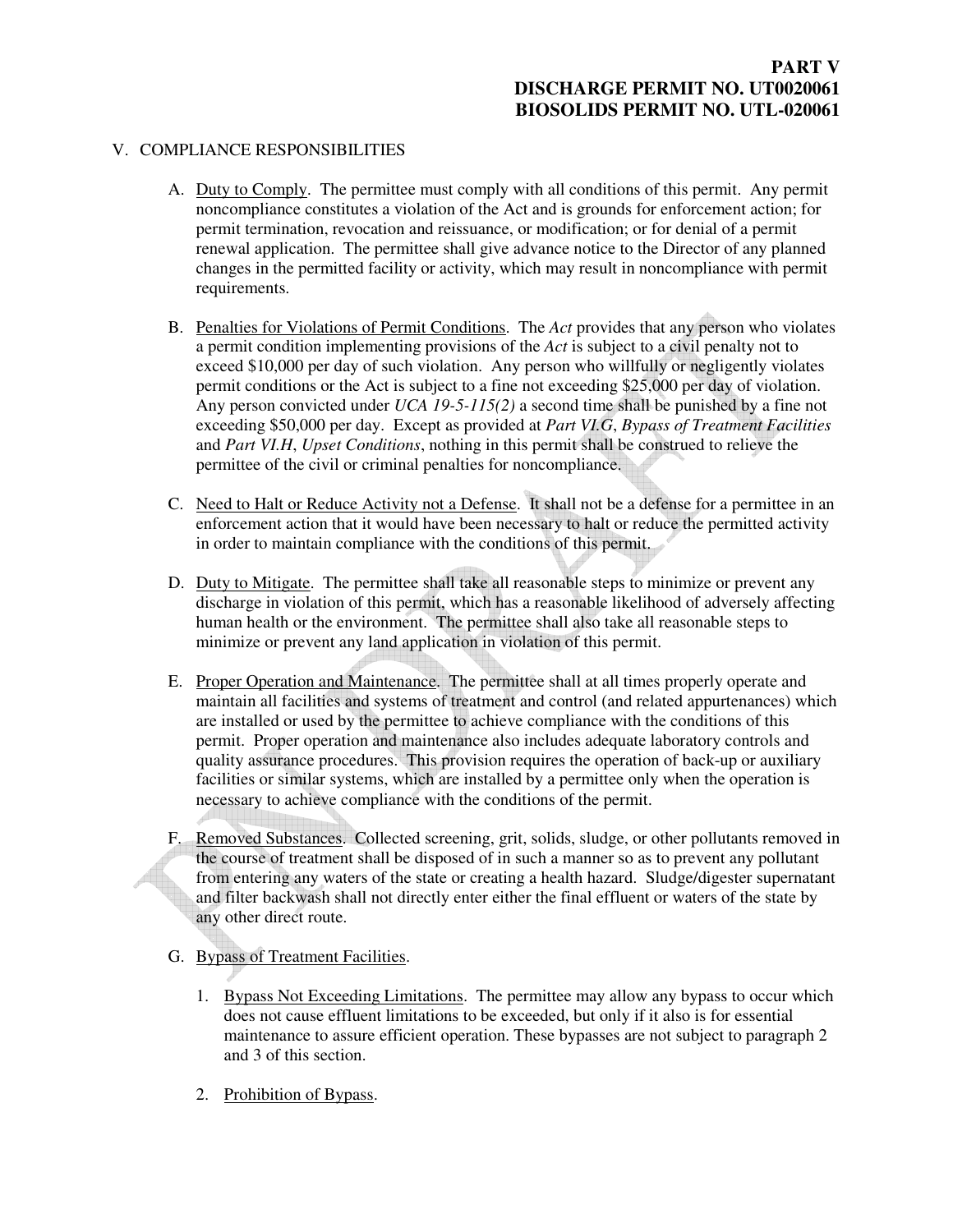- a. Bypass is prohibited, and the Director may take enforcement action against a permittee for bypass, unless:
	- (1) Bypass was unavoidable to prevent loss of human life, personal injury, or severe property damage;
	- (2) There were no feasible alternatives to bypass, such as the use of auxiliary treatment facilities, retention of untreated wastes, or maintenance during normal periods of equipment downtime. This condition is not satisfied if adequate backup equipment should have been installed in the exercise of reasonable engineering judgement to prevent a bypass which occurred during normal periods of equipment downtime or preventive maintenance, and
	- (3) The permittee submitted notices as required under *section VI.G.3*.
- b. The Director may approve an anticipated bypass, after considering its adverse effects, if the Director determines that it will meet the three conditions listed in *sections VI.G.2.a (1), (2) and (3)*.
- 3. Notice.
	- a. *Anticipated bypass*. Except as provided above in *section VI.G.2* and below in *section VI.G.3.b*, if the permittee knows in advance of the need for a bypass, it shall submit prior notice, at least ninety days before the date of bypass. The prior notice shall include the following unless otherwise waived by the Director:
		- (1) Evaluation of alternative to bypass, including cost-benefit analysis containing an assessment of anticipated resource damages:
		- (2) A specific bypass plan describing the work to be performed including scheduled dates and times. The permittee must notify the Director in advance of any changes to the bypass schedule;
		- (3) Description of specific measures to be taken to minimize environmental and public health impacts;
		- (4) A notification plan sufficient to alert all downstream users, the public and others reasonably expected to be impacted by the bypass;
		- (5) A water quality assessment plan to include sufficient monitoring of the receiving water before, during and following the bypass to enable evaluation of public health risks and environmental impacts; and,
		- (6) Any additional information requested by the Director.
	- b. *Emergency Bypass*. Where ninety days advance notice is not possible, the permittee must notify the Director, and the Director of the Department of Natural Resources, as soon as it becomes aware of the need to bypass and provide to the Director the information in *section VI.G.3.a.(1) through (6)* to the extent practicable.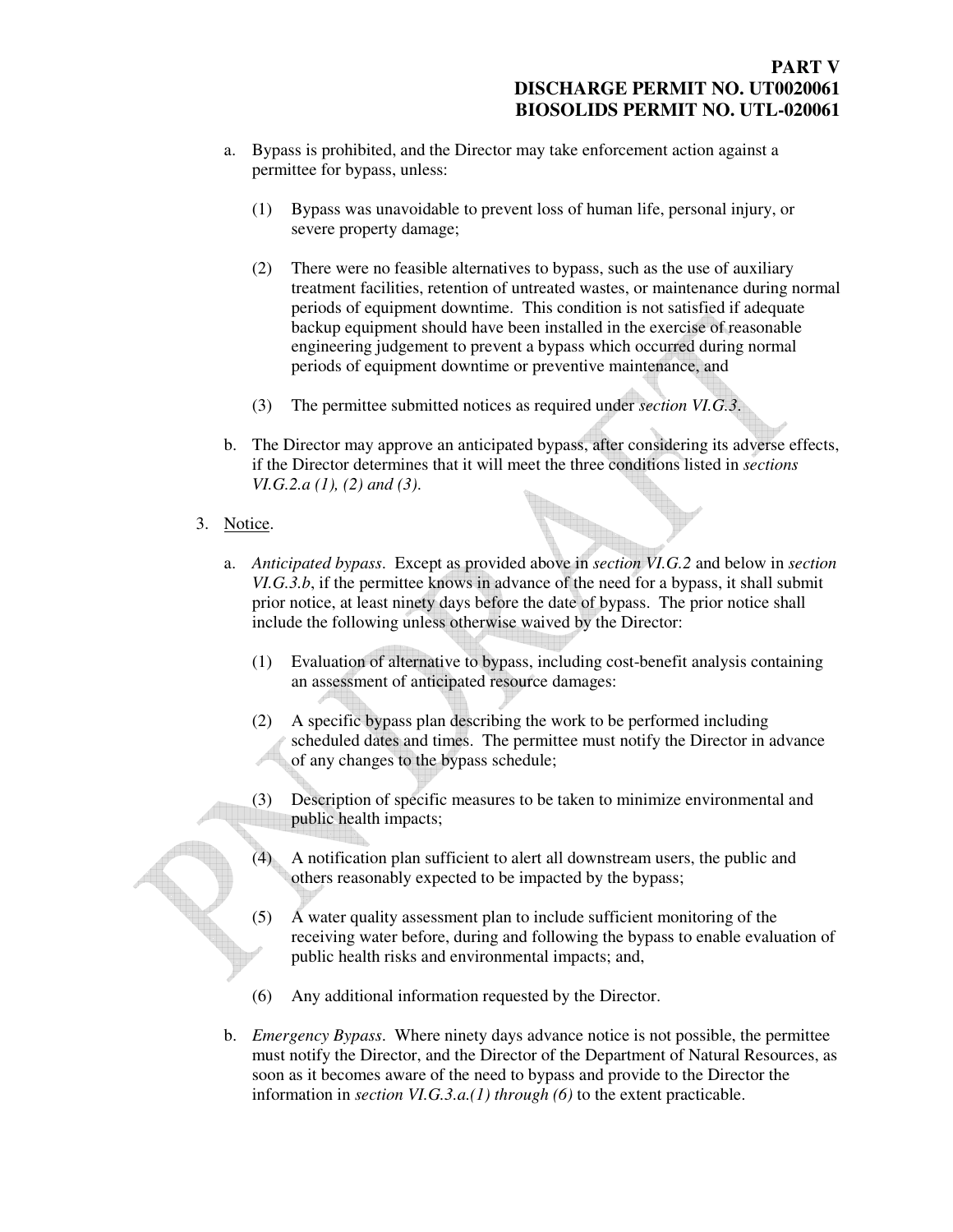# **PART V DISCHARGE PERMIT NO. UT0020061 BIOSOLIDS PERMIT NO. UTL-020061**

- c. *Unanticipated bypass*. The permittee shall submit notice of an unanticipated bypass to the Director as required under *Part IV.H*, Twenty Four Hour Reporting. The permittee shall also immediately notify the Director of the Department of Natural Resources, the public and downstream users and shall implement measures to minimize impacts to public health and environment to the extent practicable.
- H. Upset Conditions.
	- 1. Effect of an upset. An upset constitutes an affirmative defense to an action brought for noncompliance with technology based permit effluent limitations if the requirements of paragraph 2 of this section are met. Director's administrative determination regarding a claim of upset cannot be judiciously challenged by the permittee until such time as an action is initiated for noncompliance.
	- 2. Conditions necessary for a demonstration of upset. A permittee who wishes to establish the affirmative defense of upset shall demonstrate, through properly signed, contemporaneous operating logs, or other relevant evidence that:
		- a. An upset occurred and that the permittee can identify the cause(s) of the upset;
		- b. The permitted facility was at the time being properly operated;
		- c. The permittee submitted notice of the upset as required under *Part V.H*, *Twenty-four Hour Notice of Noncompliance Reporting*; and,
		- d. The permittee complied with any remedial measures required under *Part VI.D*, *Duty to Mitigate*.
	- 3. Burden of proof. In any enforcement proceeding, the permittee seeking to establish the occurrence of an upset has the burden of proof.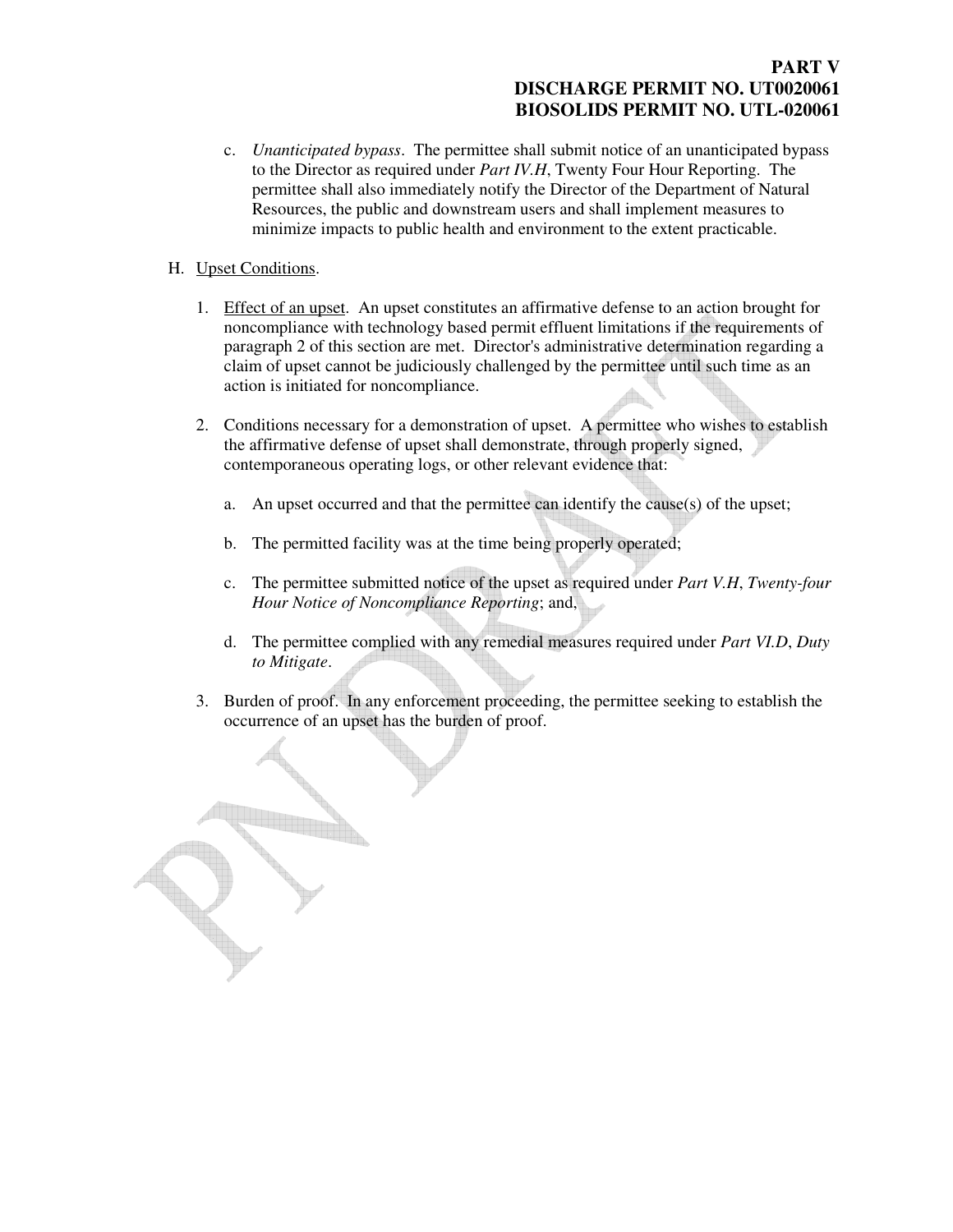# **PART VI DISCHARGE PERMIT NO. UT0020061 BIOSOLIDS PERMIT NO. UTL-020061**

#### VI. GENERAL REQUIREMENTS

- A. Planned Changes. The permittee shall give notice to the Director as soon as possible of any planned physical alterations or additions to the permitted facility. Notice is required only when the alteration or addition could significantly change the nature or increase the quantity of parameters discharged or pollutant sold or given away. This notification applies to pollutants, which are not subject to effluent limitations in the permit. In addition, if there are any planned substantial changes to the permittee's existing sludge facilities or their manner of operation or to current sludge management practices of storage and disposal, the permittee shall give notice to the Director of any planned changes at least 30 days prior to their implementation.
- B. Anticipated Noncompliance. The permittee shall give advance notice to the Director of any planned changes in the permitted facility or activity, which may result in noncompliance with permit requirements.
- C. Permit Actions. This permit may be modified, revoked and reissued, or terminated for cause. The filing of a request by the permittee for a permit modification, revocation and reissuance, or termination, or a notification of planned changes or anticipated noncompliance, does not stay any permit condition.
- D. Duty to Reapply. If the permittee wishes to continue an activity regulated by this permit after the expiration date of this permit, the permittee shall apply for and obtain a new permit. The application shall be submitted at least 180 days before the expiration date of this permit.
- E. Duty to Provide Information. The permittee shall furnish to the Director, within a reasonable time, any information which the Director may request to determine whether cause exists for modifying, revoking and reissuing, or terminating this permit, or to determine compliance with this permit. The permittee shall also furnish to the Director, upon request, copies of records required to be kept by this permit.
- F. Other Information. When the permittee becomes aware that it failed to submit any relevant facts in a permit application, or submitted incorrect information in a permit application or any report to the Director, it shall promptly submit such facts or information.
- G. Signatory Requirements. All applications, reports or information submitted to the Director shall be signed and certified.
	- 1. All permit applications shall be signed by either a principal executive officer or ranking elected official.
	- 2. All reports required by the permit and other information requested by the Director shall be signed by a person described above or by a duly authorized representative of that person. A person is a duly authorized representative only if:
		- a. The authorization is made in writing by a person described above and submitted to the Director, and,
		- b. The authorization specifies either an individual or a position having responsibility for the overall operation of the regulated facility, such as the position of plant manager,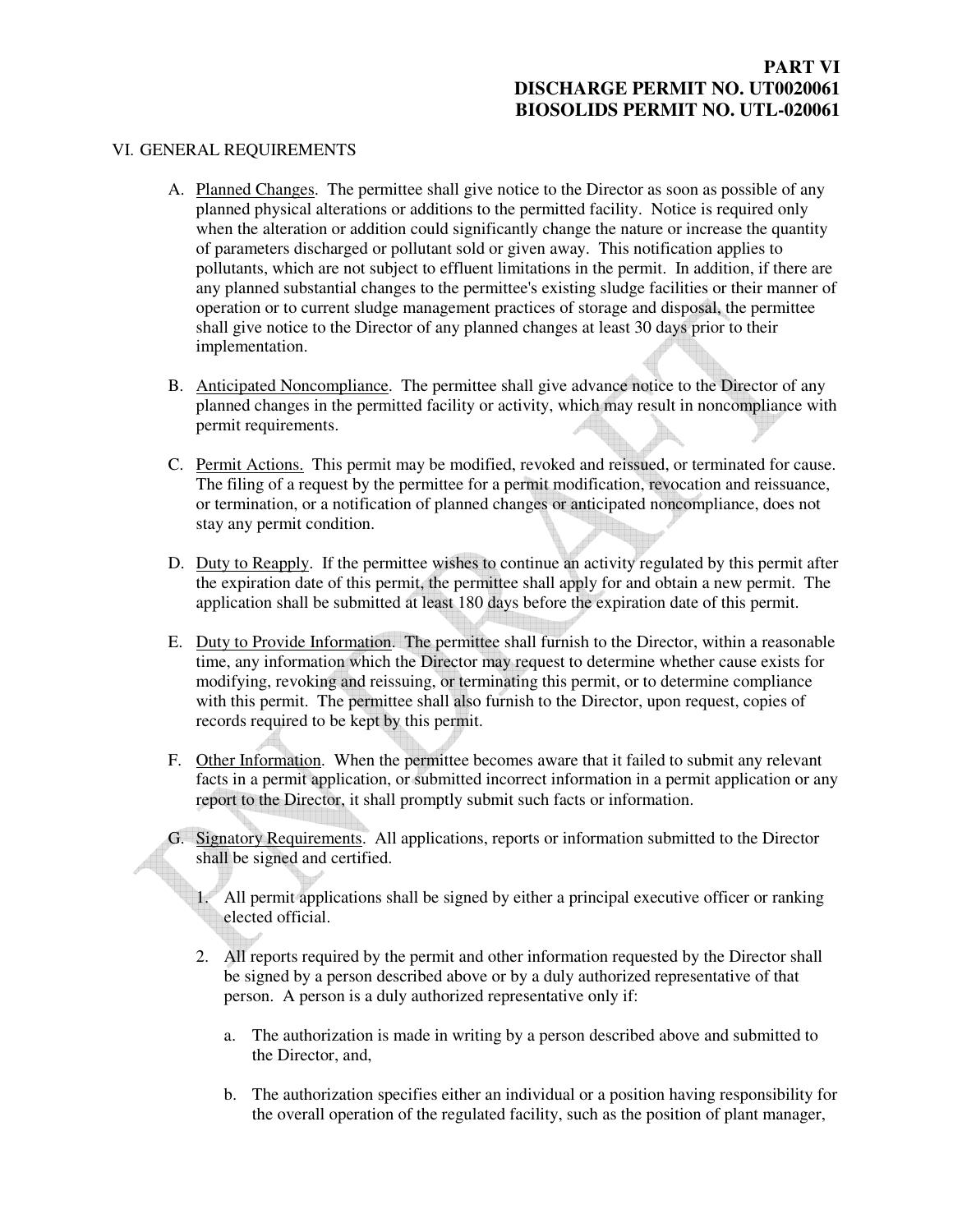# **PART VI DISCHARGE PERMIT NO. UT0020061 BIOSOLIDS PERMIT NO. UTL-020061**

superintendent, position of equivalent responsibility, or an individual or position having overall responsibility for environmental matters. A duly authorized representative may thus be either a named individual or any individual occupying a named position.

- 3. Changes to authorization. If an authorization under *paragraph VII.G.2* is no longer accurate because a different individual or position has responsibility for the overall operation of the facility, a new authorization satisfying the requirements of *paragraph VII.G.2.* must be submitted to the Director prior to or together with any reports, information, or applications to be signed by an authorized representative.
- 4. Certification. Any person signing a document under this section shall make the following certification:

"I certify under penalty of law that this document and all attachments were prepared under my direction or supervision in accordance with a system designed to assure that qualified personnel properly gather and evaluate the information submitted. Based on my inquiry of the person or persons who manage the system, or those persons directly responsible for gathering the information, the information submitted is, to the best of my knowledge and belief, true, accurate, and complete. I am aware that there are significant penalties for submitting false information, including the possibility of fine and imprisonment for knowing violations."

- H. Penalties for Falsification of Reports. The *Act* provides that any person who knowingly makes any false statement, representation, or certification in any record or other document submitted or required to be maintained under this permit, including monitoring reports or reports of compliance or noncompliance shall, upon conviction be punished by a fine of not more than \$10,000.00 per violation, or by imprisonment for not more than six months per violation, or by both.
- I. Availability of Reports. Except for data determined to be confidential under *UAC R317-8- 3.2*, all reports prepared in accordance with the terms of this permit shall be available for public inspection at the office of Director. As required by the *Act*, permit applications, permits and effluent data shall not be considered confidential.
- J. Oil and Hazardous Substance Liability. Nothing in this permit shall be construed to preclude the permittee of any legal action or relieve the permittee from any responsibilities, liabilities, or penalties to which the permittee is or may be subject under the *Act*.
- K. Property Rights. The issuance of this permit does not convey any property rights of any sort, or any exclusive privileges, nor does it authorize any injury to private property or any invasion of personal rights, nor any infringement of federal, state or local laws or regulations.
- L. Severability. The provisions of this permit are severable, and if any provisions of this permit, or the application of any provision of this permit to any circumstance, is held invalid, the application of such provision to other circumstances, and the remainder of this permit, shall not be affected thereby.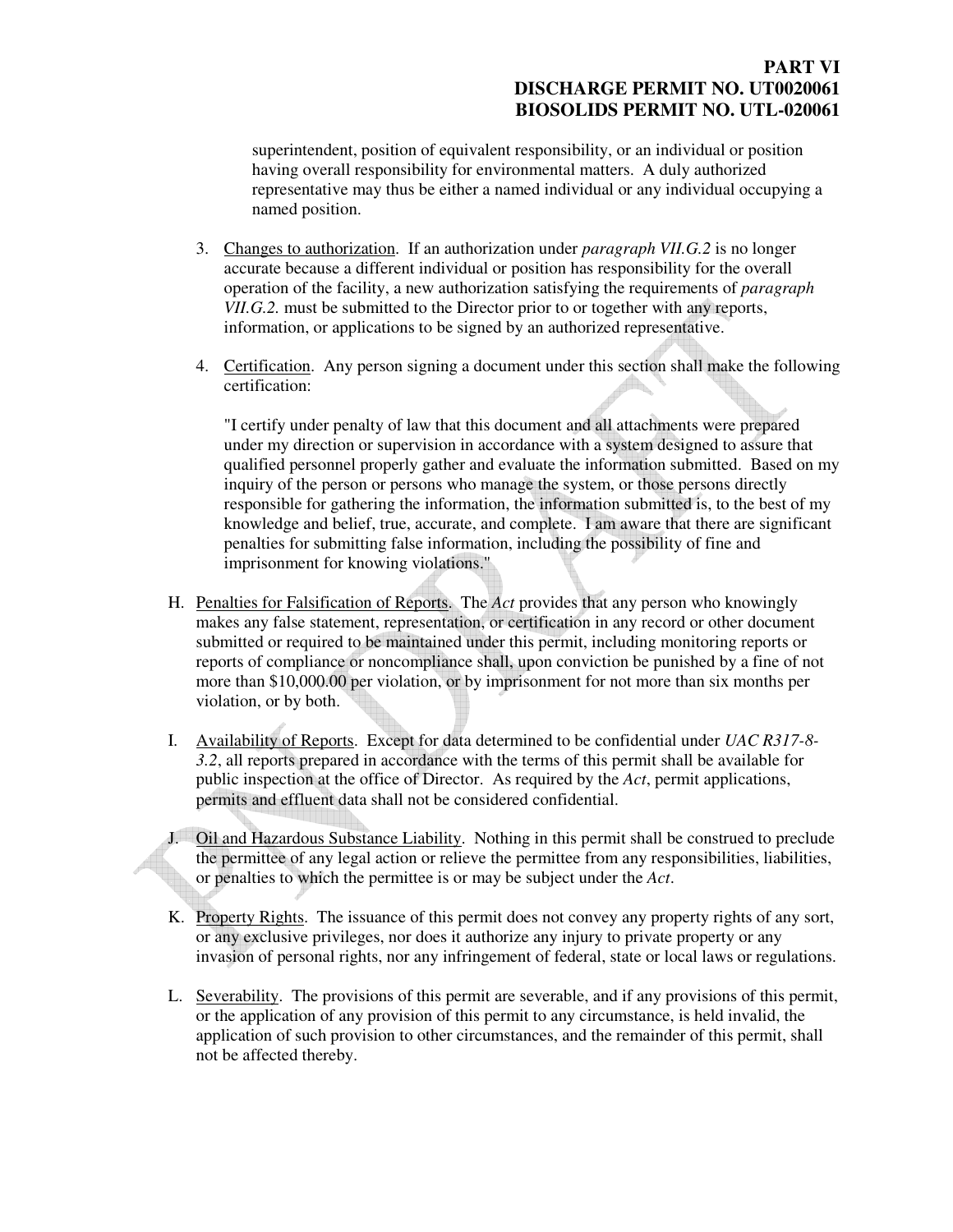- M. Transfers. This permit may be automatically transferred to a new permittee if:
	- 1. The current permittee notifies the Director at least 20 days in advance of the proposed transfer date;
	- 2. The notice includes a written agreement between the existing and new permittee's containing a specific date for transfer of permit responsibility, coverage, and liability between them; and,
	- 3. The Director does not notify the existing permittee and the proposed new permittee of his or her intent to modify, or revoke and reissue the permit. If this notice is not received, the transfer is effective on the date specified in the agreement mentioned in paragraph *2* above.
- N. State or Federal Laws. Nothing in this permit shall be construed to preclude the institution of any legal action or relieve the permittee from any responsibilities, liabilities, or penalties established pursuant to any applicable state law or regulation under authority preserved by *UCA 19-5-117* and *Section 510* of the *Act* or any applicable Federal or State transportation regulations, such as but not limited to the Department of Transportation regulations.
- O. Water Quality Reopener Provision. This permit may be reopened and modified (following proper administrative procedures) to include the appropriate effluent limitations and compliance schedule, if necessary, if one or more of the following events occurs:
	- 1. Water Quality Standards for the receiving water(s) to which the permittee discharges are modified in such a manner as to require different effluent limits than contained in this permit.
	- 2. A final wasteload allocation is developed and approved by the State and/or EPA for incorporation in this permit.
	- 3. Revisions to the current CWA  $\S$  208 area wide treatment management plans or promulgations/revisions to TMDLs (40 CFR 130.7) approved by the EPA and adopted by DWQ which calls for different effluent limitations than contained in this permit.
- P. Biosolids Reopener Provision. This permit may be reopened and modified (following proper administrative procedures) to include the appropriate biosolids limitations (and compliance schedule, if necessary), management practices, other appropriate requirements to protect public health and the environment, or if there have been substantial changes (or such changes are planned) in biosolids use or disposal practices; applicable management practices or numerical limitations for pollutants in biosolids have been promulgated which are more stringent than the requirements in this permit; and/or it has been determined that the permittees biosolids use or land application practices do not comply with existing applicable state of federal regulations.
- Q. Storm Water-Reopener Provision. At any time during the duration (life) of this permit, this permit may be reopened and modified (following proper administrative procedures) as per *UAC R317.8*, to include, any applicable storm water provisions and requirements, a storm water pollution prevention plan, a compliance schedule, a compliance date, monitoring and/or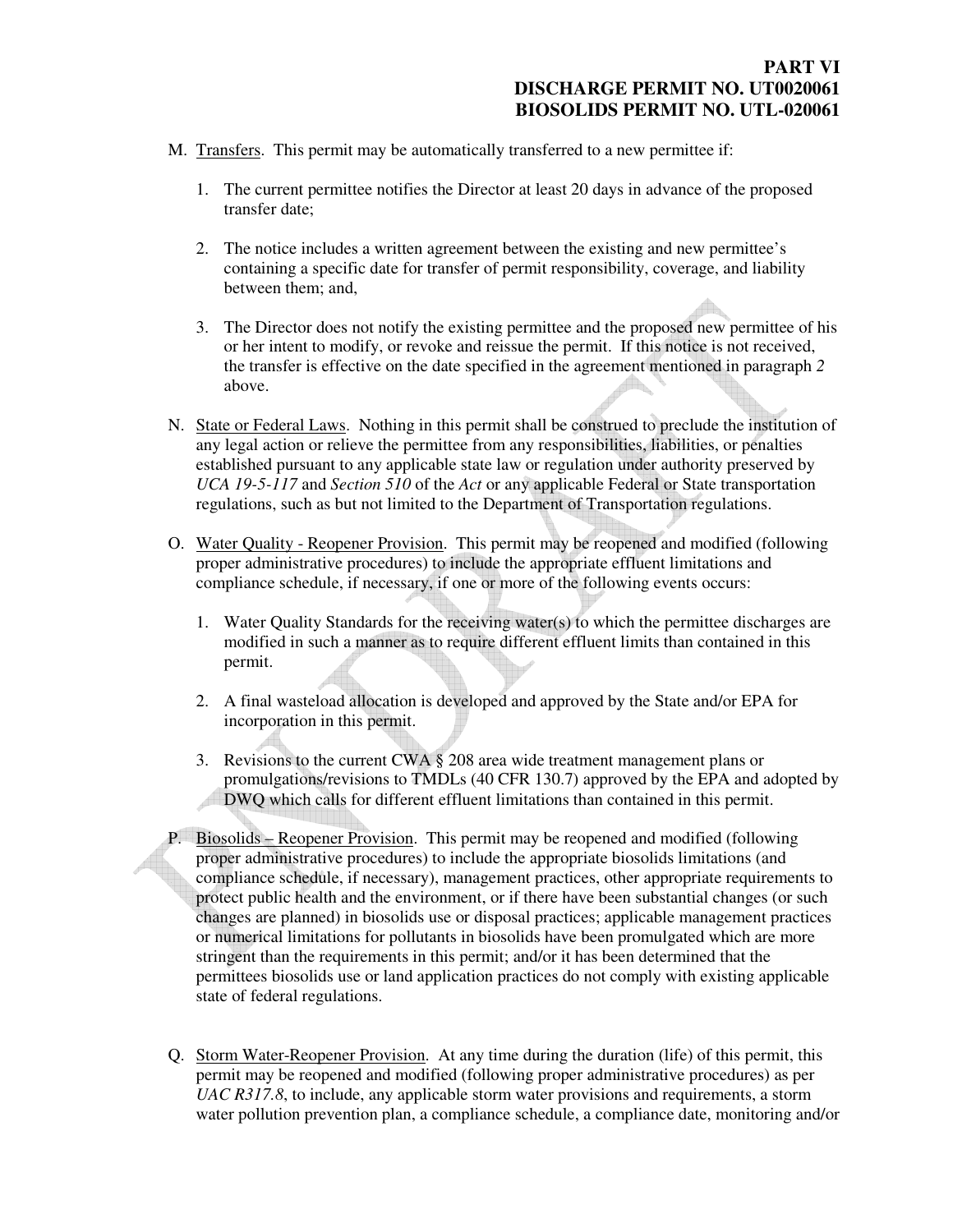### **PART VI DISCHARGE PERMIT NO. UT0020061 BIOSOLIDS PERMIT NO. UTL-020061**

reporting requirements, or any other conditions related to the control of storm water discharges to "waters-of-State".

R. Toxicity Limitation-Reopener Provision. This permit may be reopened and modified (following proper administrative procedures) to include whole effluent toxicity (WET) testing, a WET limitation, a compliance schedule, a compliance date, additional or modified numerical limitations, or any other conditions related to the control of toxicants if toxicity is detected during the life of this permit.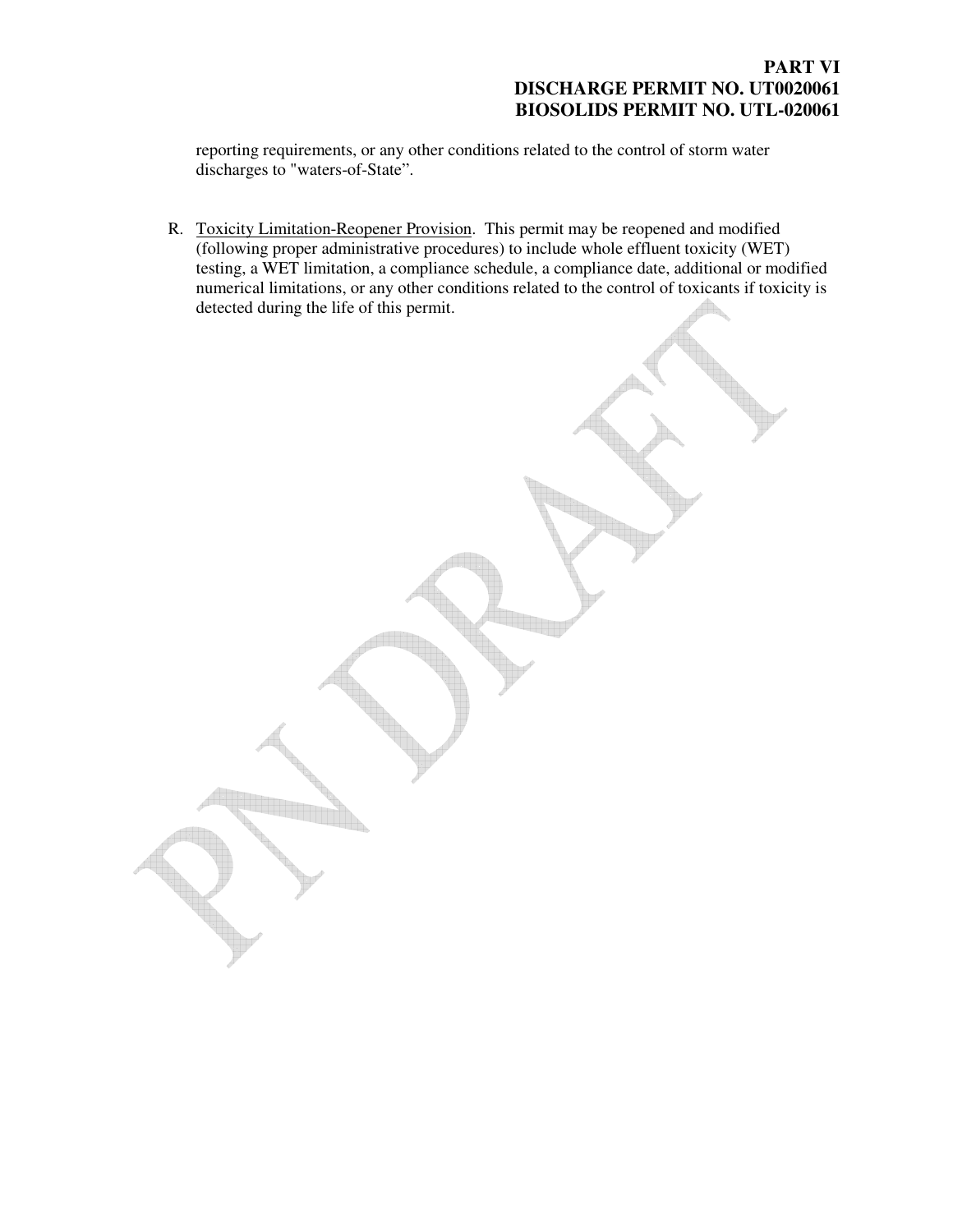# **PART VII DISCHARGE PERMIT NO. UT0020061 BIOSOLIDS PERMIT NO. UTL-020061**

#### VII. DEFINITIONS

#### A. Wastewater.

- 1. The "7-day (and weekly) average", other than for *E. coli* bacteria, fecal coliform bacteria, and total coliform bacteria, is the arithmetic average of all samples collected during a consecutive 7-day period or calendar week, whichever is applicable. Geometric means shall be calculated for *E. coli* bacteria, fecal coliform bacteria, and total coliform bacteria. The 7-day and weekly averages are applicable only to those effluent characteristics for which there are 7-day average effluent limitations. The calendar week, which begins on Sunday and ends on Saturday, shall be used for purposes of reporting self-monitoring data on discharge monitoring report forms. Weekly averages shall be calculated for all calendar weeks with Saturdays in the month. If a calendar week overlaps two months (i.e., the Sunday is in one month and the Saturday in the following month), the weekly average calculated for that calendar week shall be included in the data for the month that contains Saturday.
- 2. The "30-day (and monthly) average," other than for *E. coli* bacteria, fecal coliform bacteria and total coliform bacteria, is the arithmetic average of all samples collected during a consecutive 30-day period or calendar month, whichever is applicable. Geometric means shall be calculated for *E. coli* bacteria, fecal coliform bacteria and total coliform bacteria. The calendar month shall be used for purposes of reporting selfmonitoring data on discharge monitoring report forms.
- 3. "Act," means the *Utah Water Quality Act*.
- 4. "Acute toxicity" occurs when 50 percent or more mortality is observed for either test species at any effluent concentration (lethal concentration or " $LC_{50}$ ").
- 5. "Bypass," means the diversion of waste streams from any portion of a treatment facility.
- 6. "Composite Samples" shall be flow proportioned. The composite sample shall, as a minimum, contain at least four (4) samples collected over the compositing period. Unless otherwise specified, the time between the collection of the first sample and the last sample shall not be less than six (6) hours nor more than 24 hours. Acceptable methods for preparation of composite samples are as follows:
	- a. Constant time interval between samples, sample volume proportional to flow rate at time of sampling;
	- b. Constant time interval between samples, sample volume proportional to total flow (volume) since last sample. For the first sample, the flow rate at the time the sample was collected may be used;
	- c. Constant sample volume, time interval between samples proportional to flow (i.e., sample taken every "X" gallons of flow); and,
	- d. Continuous sample volume, with sample collection rate proportional to flow rate.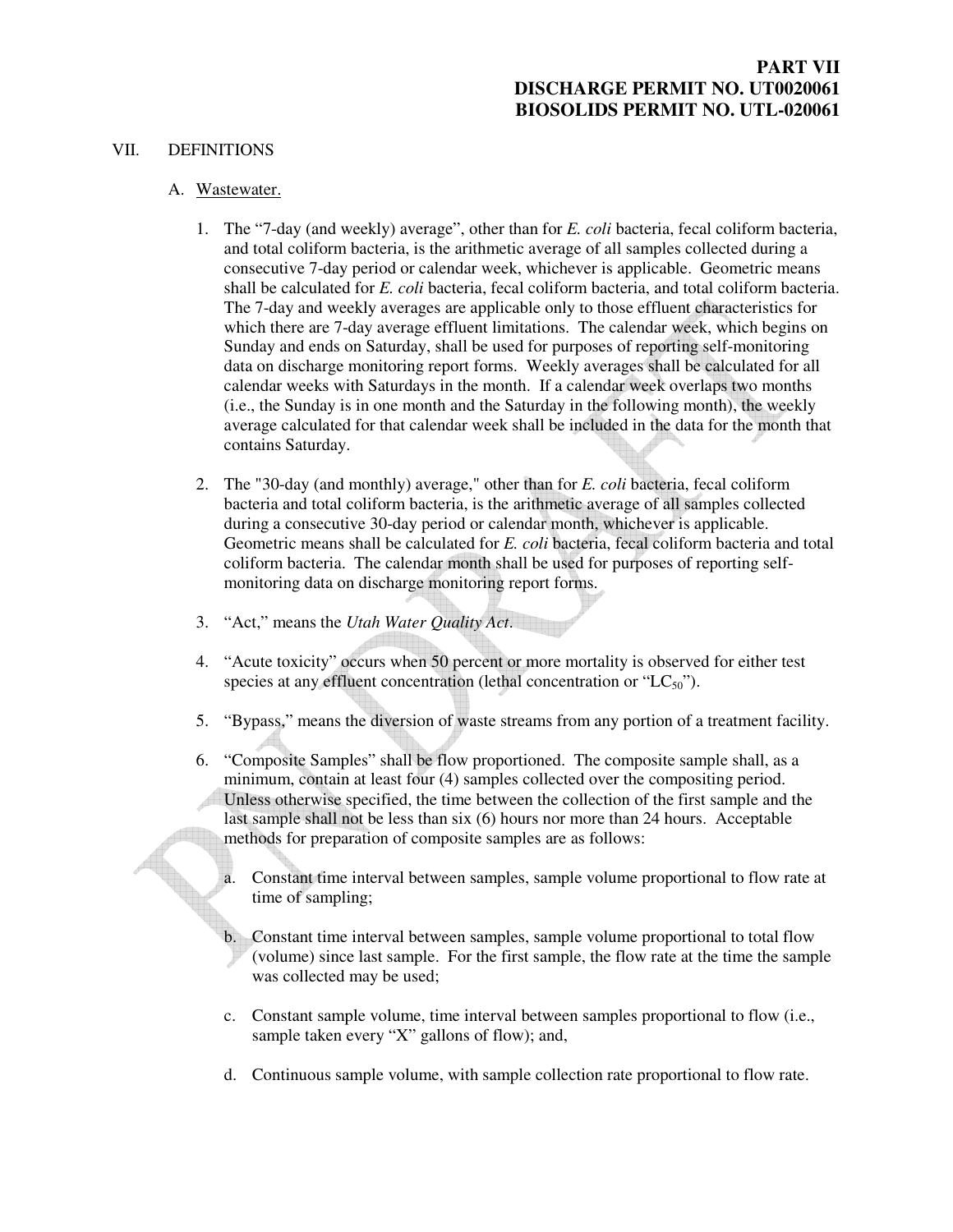$\spadesuit$ 

- 7. "CWA," means *The Federal Water Pollution Control Act*, as amended, by *The Clean Water Act of 1987*.
- 8. "Daily Maximum" (Daily Max.) is the maximum value allowable in any single sample or instantaneous measurement.
- 9. "EPA," means the United States Environmental Protection Agency.
- 10. "Director," means Director of the Division of Water Quality.
- 11. A "grab" sample, for monitoring requirements, is defined as a single "dip and take" sample collected at a representative point in the discharge stream.
- 12. An "instantaneous" measurement, for monitoring requirements, is defined as a single reading, observation, or measurement.
- 13. "Severe Property Damage," means substantial physical damage to property, damage to the treatment facilities which causes them to become inoperable, or substantial and permanent loss of natural resources which can reasonably be expected to occur in the absence of a bypass. Severe property damage does not mean economic loss caused by delays in production.
- 14. "Upset," means an exceptional incident in which there is unintentional and temporary noncompliance with technology-based permit effluent limitations because of factors beyond the reasonable control of the permittee. An upset does not include noncompliance to the extent caused by operational error, improperly designed treatment facilities, inadequate treatment facilities, lack of preventative maintenance, or careless or improper operation.

#### B. Biosolids.

- 1. "Biosolids," means any material or material derived from sewage solids that have been biologically treated.
- 2. "Dry Weight-Basis," means 100 percent solids (i.e. zero percent moisture).
- 3. "Land Application" is the spraying or spreading of biosolids onto the land surface; the injection of biosolids below the land surface; or the incorporation of biosolids into the land so that the biosolids can either condition the soil or fertilize crops or vegetation grown in the soil. Land application includes distribution and marketing (i.e. the selling or giving away of the biosolids).
- 4. "Pathogen," means an organism that is capable of producing an infection or disease in a susceptible host.
- 5. "Pollutant" for the purposes of this permit is an organic substance, an inorganic substance, a combination of organic and inorganic substances, or pathogenic organisms that after discharge and upon exposure, ingestion, inhalation, or assimilation into an organism either directly from the environment or indirectly by ingestion through the food-chain, could on the basis of information available to the Administrator of EPA,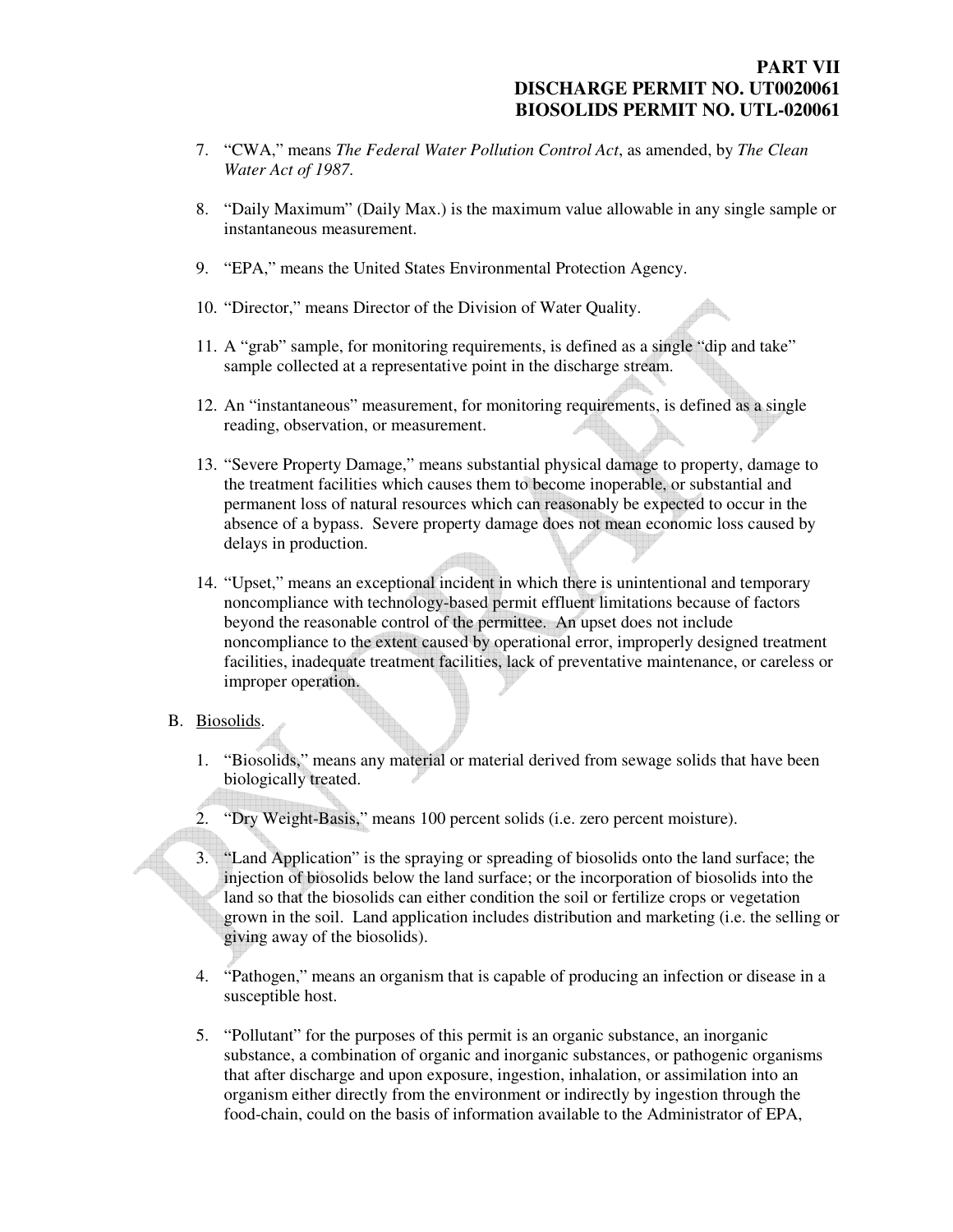### **PART VII DISCHARGE PERMIT NO. UT0020061 BIOSOLIDS PERMIT NO. UTL-020061**

cause death, disease, behavioral abnormalities, cancer, genetic mutations, physiological malfunctions (including malfunction in reproduction), or physical deformations in either organisms or offspring of the organisms.

- 6. "Runoff" is rainwater, leachate, or other liquid that drains over any part of a land surface and runs off the land surface.
- 7. "Similar Container" is either an open or closed receptacle. This includes, but is not limited to, a bucket, a box, a carton, and a vehicle or trailer with a load capacity of one metric ton or less.
- 8. "Total Solids" are the materials in the biosolids that remain as a residue if the biosolids are dried at  $103^\circ$  or  $105^\circ$  Celsius.
- 9. "Treatment Works" are either Federally owned, publicly owned, or privately owned devices or systems used to treat (including recycling and reclamation) either domestic sewage or a combination of domestic sewage and industrial waste or liquid manure.
- 10. "Vector Attraction" is the characteristic of biosolids that attracts rodents, flies mosquitos or other organisms capable of transporting infectious agents.
- 11. "Animals" for the purpose of this permit are domestic livestock.
- 12. "Annual Whole Sludge Application Rate" is the amount of sewage sludge (dry-weight basis) that can be applied to a unit area of land during a cropping cycle.
- 13. "Agronomic Rate is the whole sludge application rate (dry-weight basis) designed to: (1) provide the amount of nitrogen needed by the crop or vegetation grown on the land; and (2) minimize the amount of nitrogen in the sewage sludge that passes below the root zone of the crop or vegetation grown on the land to the ground water.
- 14. "Annual Pollutant Loading Rate" is the maximum amount of a pollutant (dry-weight basis) that can be applied to a unit area of land during a 365-day period.
- 15. "Application Site or Land Application Site" means all contiguous areas of a users' property intended for sludge application.
- 16. "Cumulative Pollutant Loading Rate" is the maximum amount of an inorganic pollutant (dry-weight basis) that can be applied to a unit area of land.
- 17. "Grit and Screenings" are sand, gravel, cinders, other materials with a high specific gravity and relatively large materials such as rags generated during preliminary treatment of domestic sewage at a treatment works and shall be disposed of according to *40 CFR 258*.
- 18. "High Potential for Public Contact Site" is land with a high potential for contact by the public. This includes, but is not limited to, public parks, ball fields, cemeteries, plant nurseries, turf farms, and golf courses.